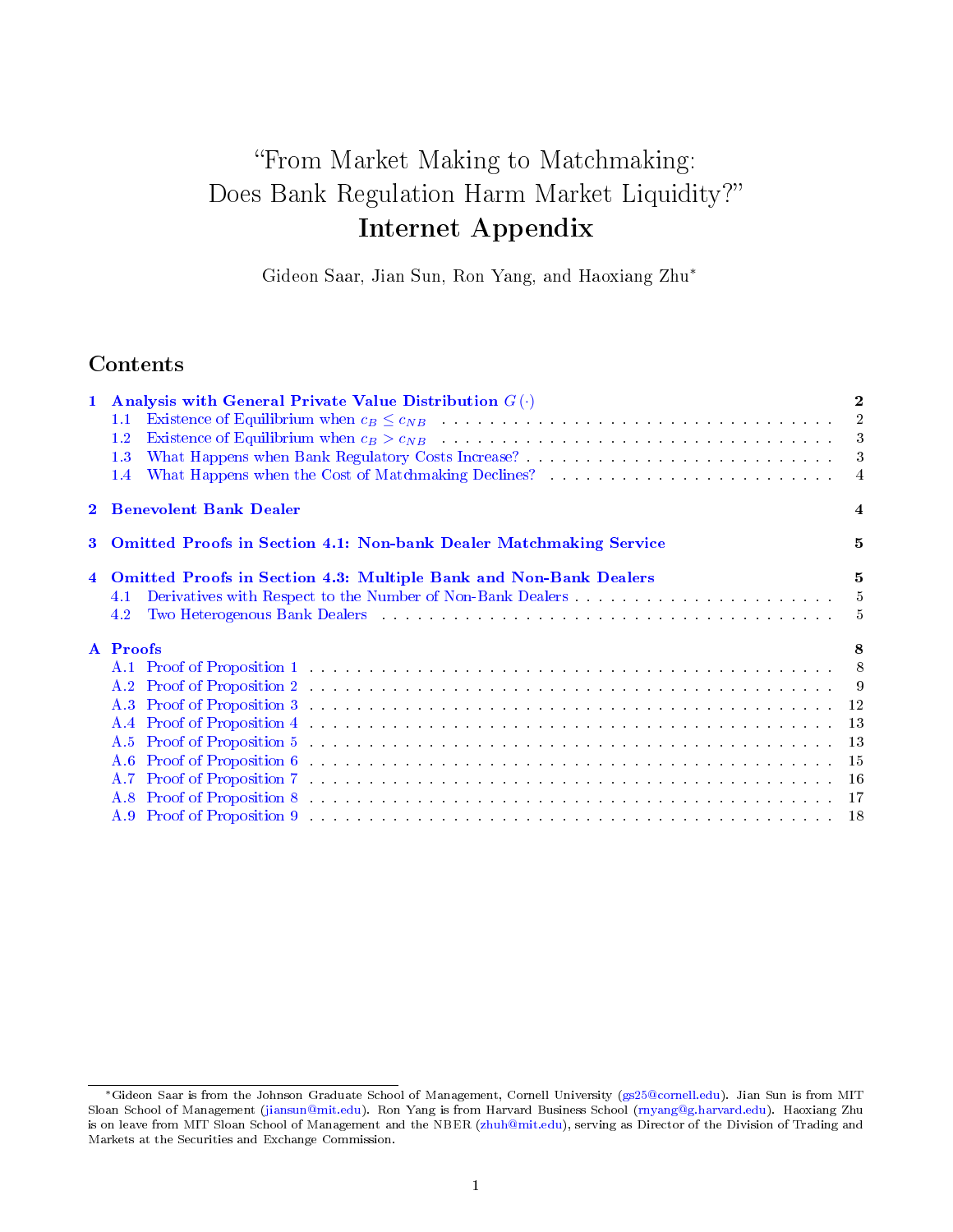# <span id="page-1-0"></span>1 Analysis with General Private Value Distribution  $G(\cdot)$

Section 3 in the paper presents a simplied version of our model in which we assume that customers' private value follows a uniform distribution. In this section of the Internet Appendix we provide the propositions and proofs for the general setup of the model as described in Section 2 of the paper. Specifically, we assume that the private value x is a random variable defined on  $x \in [0, \infty)$ , with cumulative distribution function G. The only structure we impose on the distribution of private values is the monotone-hazard-rate assumption. We state this assumption in terms of the inverse hazard function (or Mills ratio) of  $G$ ,

$$
\zeta(x) = \frac{1 - G(x)}{G'(x)},
$$

and specify that  $\zeta(x)$  is non-increasing in x.

As in the paper, we first characterize the equilibria that exist in different regions of  $c_B$ .<sup>[1](#page-1-3)</sup> We then ask what happens to overall customer welfare and market outcomes when  $c_B$  goes up.

## <span id="page-1-1"></span>1.1 Existence of Equilibrium when  $c_B \leq c_{NB}$

The main case we consider is when the balance sheet cost of the bank dealer is lower than that of the non-bank dealer,  $c_B \leq c_{NB}$ . This is the natural case to consider given the too-big-to-fail subsidy and the dominance of bank dealers in the corporate bond market. In this case, the bank dealer's problem of maximizing expected profit from providing market-making and matchmaking services is

$$
\max_{0 \le f \le S \le c_{NB}} \Pi_B(S, f; c_B) \equiv \frac{2\mu}{r} \left[ (\mathcal{H}f - I) \left( G \left( b \right) - G \left( f \right) \right) + (S - c_B) \left( 1 - G \left( b \right) \right) \right],\tag{1}
$$

where  $b = \frac{S - Hf}{1 - H}$ .

Let  $\phi(x) \equiv x - \zeta(x) = x - \frac{1 - G(x)}{G'(x)}$ .<sup>[2](#page-1-4)</sup> We begin by establishing the existence of an equilibrium and characterizing its structure.

<span id="page-1-2"></span>**Proposition 1.** When  $c_B \leq c_{NB}$  and  $I < Hc_B$ , the bank dealer operates both market-making and matchmaking services, and the equilibrium is characterized as follows:

1. If  $\phi(c_{NB}) \leq 0$  and  $I \in (0, \mathcal{H}c_B)$ , there is a **constrained bank dealer** equilibrium  $(S^* = c_{NB})$ , and  $f^*$  is the minimal solution of

<span id="page-1-5"></span>
$$
f^* = \arg\max_{f} \frac{2\mu}{r} \left[ (\mathcal{H}f - I) \left( G \left( \frac{c_{NB} - \mathcal{H}f}{1 - \mathcal{H}} \right) - G \left( f \right) \right) + (c_{NB} - c_B) \left( 1 - G \left( \frac{c_{NB} - \mathcal{H}f}{1 - \mathcal{H}} \right) \right) \right].
$$
 (2)

- 2. If  $\phi(c_{NB}) > 0$ , then
	- (a) If  $I \in (0, \mathcal{H} \phi(c_{NB}))$ , there exists  $c \in (\frac{I}{\mathcal{H}}, c_{NB})$ , such that
		- i. If  $c_B \in (\frac{I}{H}, \underline{c})$ , there is an **unconstrained bank dealer** equilibrium  $(S^* < c_{NB})$  that satisfies the following conditions:

$$
\phi(f^*) = \frac{I}{\mathcal{H}}, \ \phi(b^*) = \frac{c_B - I}{1 - \mathcal{H}}, \ S^* = \mathcal{H}f^* + (1 - \mathcal{H})b^*;
$$
 (3)

- ii. If  $c_B \in [\underline{c}, c_{NB}]$ , there is a **constrained bank dealer** equilibrium  $(S^* = c_{NB})$ , and  $f^*$  is the minimal solution of  $(2)$ .
- (b) If  $I \in [\mathcal{H} \phi(c_{NB}), \mathcal{H}c_{NB}]$  and  $c_B \in (\frac{I}{\mathcal{H}}, c_{NB}]$ , there is a **constrained bank dealer** equilibrium  $(S^* =$  $c_{NB}$ ), and  $f^*$  is the minimal solution of [\(2\)](#page-1-5).

All proofs are provided at the end of this Internet Appendix. The proof of the above proposition can be found in A.1.

<span id="page-1-3"></span><sup>&</sup>lt;sup>1</sup>If there exist multiple Nash equilibria, then we choose the equilibrium that generates the highest overall customer welfare; if there are multiple equilibria that generate the same customer welfare, then we randomly choose one of them.

<span id="page-1-4"></span><sup>&</sup>lt;sup>2</sup>In the mechanism design literature,  $\phi(x)$  is sometimes called the virtual valuation function.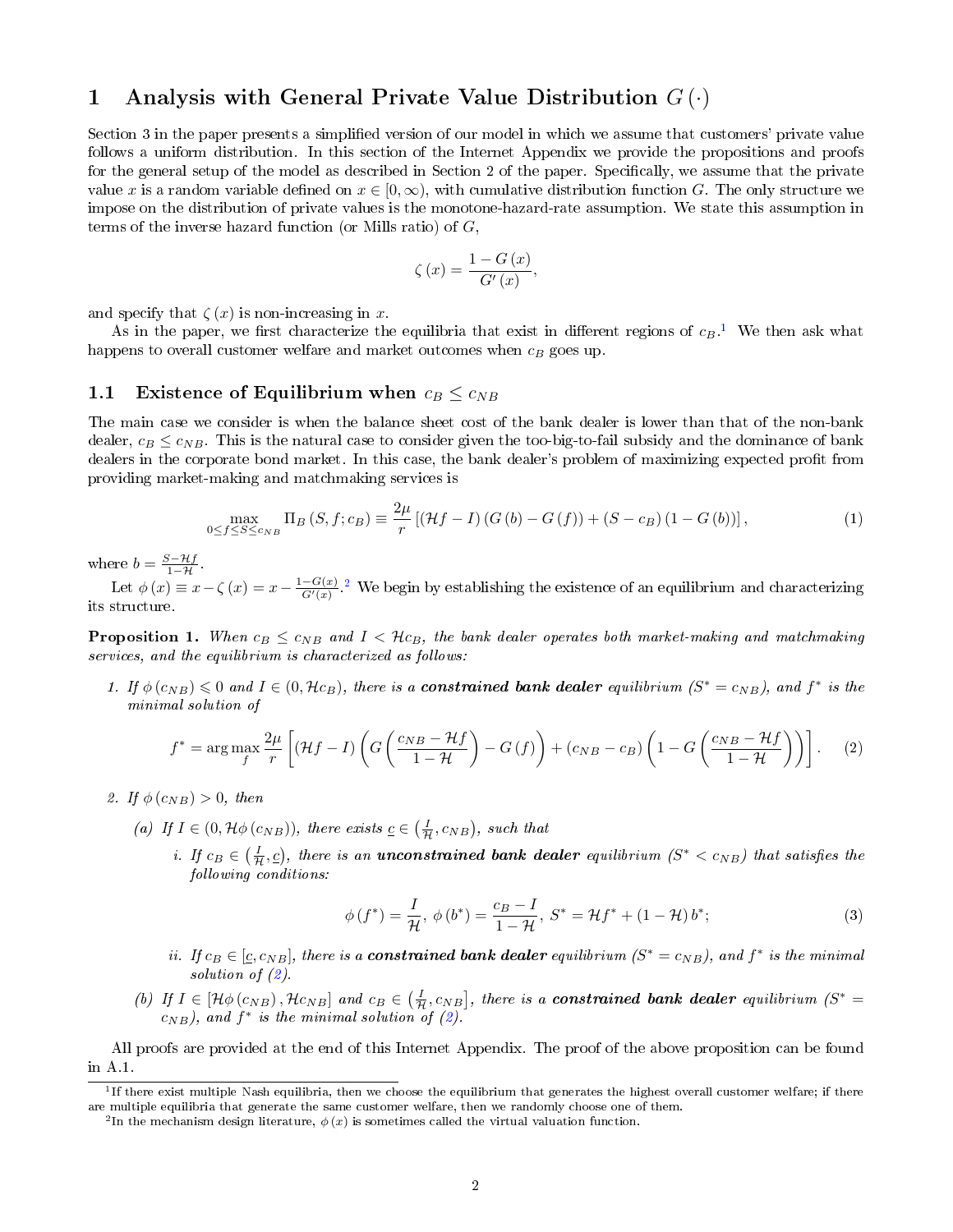## <span id="page-2-0"></span>1.2 Existence of Equilibrium when  $c_B > c_{NB}$

It is clear that in this case, only the non-bank dealer provides market-making services, and we focus only on equilibria in which the bank dealer engages in matchmaking. Specifically, given the bank dealer's choice of  $f$ , the non-bank dealer's problem is

$$
\pi_{NB}\left(c_{B}\right) = \max_{c_{NB} \leq S \leq c_{B}} \Pi_{NB}\left(S\right) = \frac{2\mu}{r} \left[\left(S - c_{NB}\right)\left(1 - G\left(b\right)\right)\right].
$$

We impose a tie-breaking rule that the bank dealer does not offer the market-making service if his profit from it would be zero. This implies that when  $S_{NB} = c_B$ , the bank dealer does not operate the market-making business. Given the non-bank dealer's choice of  $S$ , the bank dealer's problem is

 $\pi_B(c_B) = \max_{0 \le f \le S} \Pi_B(f) = \frac{2\mu}{r} (\mathcal{H}f - I) (G(b) - G(f)),$ 

where  $b = \frac{S - Hf}{1 - H}$ . The following proposition establishes the existence of an equilibrium when the balance sheet cost of the bank dealer exceeds that of the non-bank dealer.

<span id="page-2-2"></span>**Proposition 2.** When  $c_B > c_{NB}$  and  $I < H$  min $\{\tilde{c}_B, c_B\}$ , there exists a unique equilibrium such that the non-bank dealer operates the market-making service and the bank dealer operates the matchmaking service, with  $\tilde{c}_B$  as the unique solution of

$$
\xi\left(\tilde{c}_B\right) - \frac{\tilde{c}_B - c_{NB}}{1 - \mathcal{H}} = 0,
$$

provided that G is concave or G is convex with G'''  $<$  0 and  $\mathcal{H}$   $<$   $\frac{1}{2}$ . In particular, there exists  $\bar{c}$   $>$   $\max\{c_{NB},\frac{I}{\mathcal{H}}\}$ such that,

- 1. If  $c_B \in (c_{NB}, \bar{c})$ , the equilibrium is a **constrained non-bank dealer** equilibrium with  $S^* = c_B$ ;
- 2. If  $c_B \in (\bar{c}, \infty)$ , the equilibrium is an **unconstrained non-bank dealer** equilibrium with  $S^* < c_B$ .

The proof is provided in A.2.

## <span id="page-2-1"></span>1.3 What Happens when Bank Regulatory Costs Increase?

While in the paper we collect all relevant comparative statics in Proposition 2, in this section of the Internet Appendix we provide separate propositions for each equilibrium region.

<span id="page-2-3"></span>**Proposition 3.** When  $c_B$  increases in the **constrained bank dealer** equilibrium,

- 1. The spread is unchanged  $(S^* = c_{NB})$ , the matchmaking fee  $f^*$  decreases, and average transaction costs decrease;
- 2. Trading volume increases, matchmaking increases, and market making decreases;
- 3. Overall customer welfare,  $\pi_c$ , increases.

The proof is provided in A.3.

#### <span id="page-2-4"></span>**Proposition 4.** When  $c_B$  increases in the unconstrained bank dealer equilibrium,

- 1. The spread  $S^*$  increases, the matchmaking fee  $f^*$  is unchanged, and average transaction costs increase if  $c_B < (1 - \mathcal{H}) f^* + I$  and decrease if  $c_B \geq (1 - \mathcal{H}) f^* + I$ ;
- 2. Trading volume is unchanged, matchmaking increases, and market making decreases;
- 3. Overall customer welfare,  $\pi_c$ , decreases.
- The proof is provided in A.4.

#### <span id="page-2-5"></span>**Proposition 5.** When  $c_B$  increases in the **constrained non-bank dealer** equilibrium,

- 1.  $S^* = c_B$  increases,  $f^*$  increases, and the change in average transaction costs is ambiguous;
- 2. Trading volume decreases, market making decreases, and the change in matchmaking is ambiguous;
- 3. Overall customer welfare,  $\pi_c$ , decreases.

The proof is provided in A.5.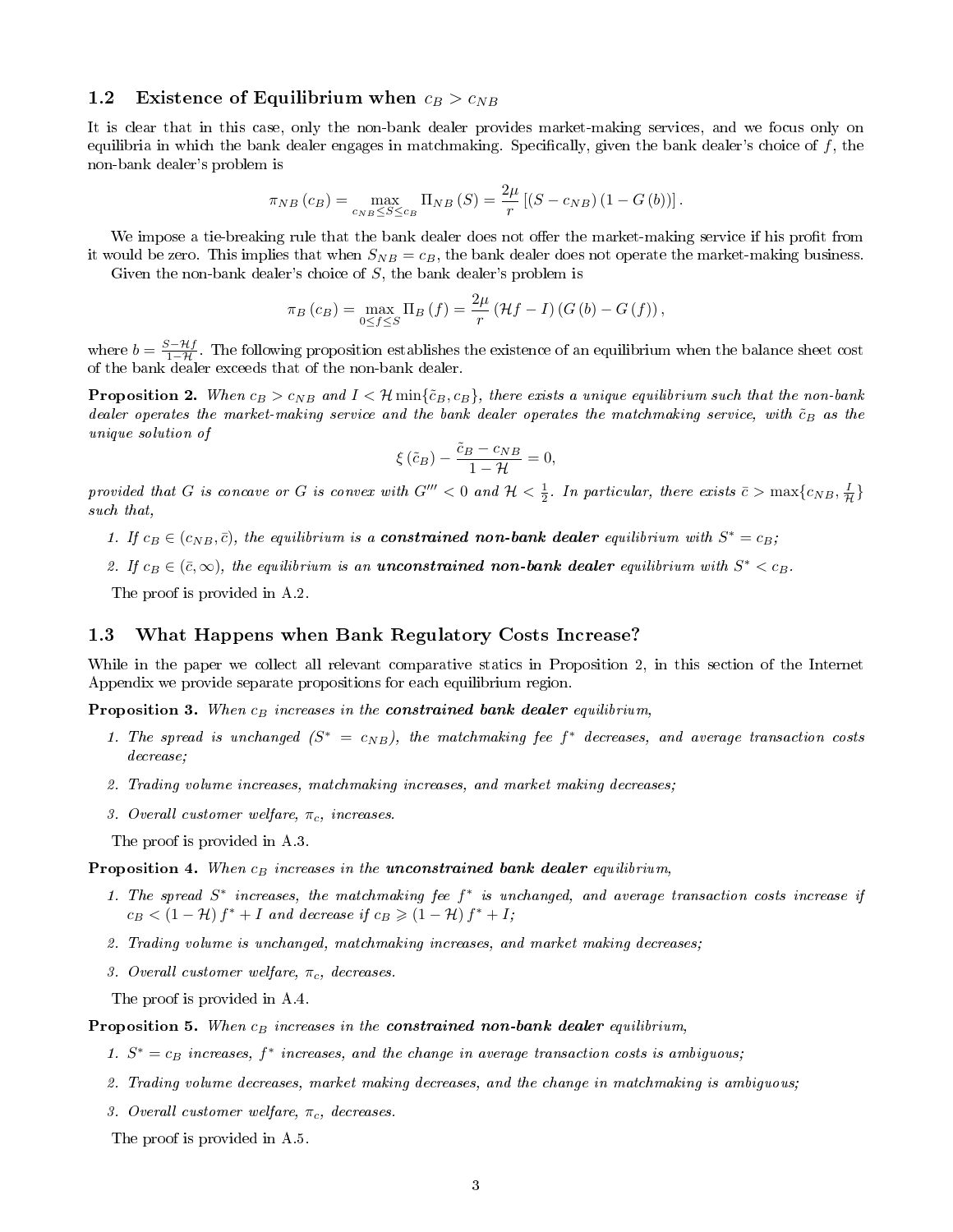## <span id="page-3-0"></span>1.4 What Happens when the Cost of Matchmaking Declines?

In Section 6 at the end of the paper we mention another important development that took place in the past decade: technological advances that reduced the cost of matchmaking. This development is represented in our model by a reduction in the cost of search in the matchmaking mechanism, I. While one might assume that a reduction in the cost of search would always increase overall customer welfare, the propositions below show that such an unambiguous result can only be shown in the constrained equilibria.

<span id="page-3-2"></span>**Proposition 6.** When I decreases in either the **constrained bank dealer** equilibrium (section [1.1\)](#page-1-1) or the **con**strained non-bank dealer equilibrium (section [1.2\)](#page-2-0),

- 1. S<sup>\*</sup> is unchanged,  $f^*$  decreases, and average transaction costs decrease;
- 2. Trading volume increases, matchmaking increases, and market making decreases;
- 3. Overall customer welfare,  $\pi_c$ , increases.

The proof is provided in A.6.

<span id="page-3-3"></span>**Proposition 7.** When I decreases in the **unconstrained bank dealer** equilibrium (section [1.1\)](#page-1-1),

- 1. S<sup>\*</sup> increases (decreases) if  $\zeta$  is convex (concave),  $f^*$  decreases, and the change in average transaction costs is ambiguous;
- 2. Trading volume increases, matchmaking increases, and market making decreases;
- 3. The change in overall customer welfare,  $\pi_c$ , is ambiguous if  $\zeta$  is convex, and is positive if  $\zeta$  is concave.

The proof is provided in A.7.

# <span id="page-3-1"></span>2 Benevolent Bank Dealer

Why does customer welfare increase in the constrained bank dealer equilibrium? Competition from the non-bank dealer prevents the bank dealer from increasing the spread as regulatory costs rise, decreasing the rents he collects from the market-making business and incentivizing a shift into the matchmaking business. The competition element is important because the bank dealer wields market power in his interaction with customers, and therefore he prices the market-making spread to extract economic rents. As we mention in the paper, it has long been established that dealers in the over-the-counter corporate bond market have market power. This market power is critical to delivering our results.

To illustrate this point, in this section we discuss a variation of our model in which the bank dealer is benevolent. Specifically, the bank dealer maximizes overall customer welfare subject to the constraint that he is making zero profit on providing liquidity. We can think about the benevolent dealer as arising under a competitive dealer market with free entry. This variation therefore eliminates monopoly rents. We focus on the parameter range  $c_B < c_{NB}$ , where the bank dealer is the sole liquidity provider, because our goal is to scrutinize the result that customer welfare increases. The bank dealer's problem in this variation of the model is therefore

$$
V(c_B) = \max_{0 \le f \le S \le c_{NB}; b \le A} \pi_c = \frac{2\pi}{r} \int_f^b (x - f) \mathcal{H} \frac{dx}{A} + \int_b^A (x - S) \frac{dx}{A}
$$

such that

$$
b = \frac{S - \mathcal{H}f}{1 - \mathcal{H}}
$$

and

$$
\pi_B = \frac{2\pi}{r} \left[ \mathcal{H}f \frac{b - f}{A} + (S - c_B) \left( \frac{A - b}{A} \right) \right] = 0.
$$

Denote by  $(S^*(c_B), \mathcal{H}^*(c_B), f^*(c_B))$  the optimal solution to the above problem when the balance sheet cost is  $c_B$ 

#### <span id="page-3-4"></span>**Proposition 8.**  $V(c_B)$  is decreasing in  $c_B$  when  $c_B < c_{NB}$ .

The proof is provided in A.8. The setting with a benevolent bank dealer who maximizes customer welfare and breaks even on liquidity provision delivers a stark result: customer welfare will always decrease when regulatory costs rise. The welfare result we obtain in our main model is therefore attributable to the inefficiency introduced by the market power of over-the-counter bank dealers. Section 4 in the paper further investigates the importance of market power for our welfare result by studying an extension with multiple bank and non-bank dealers.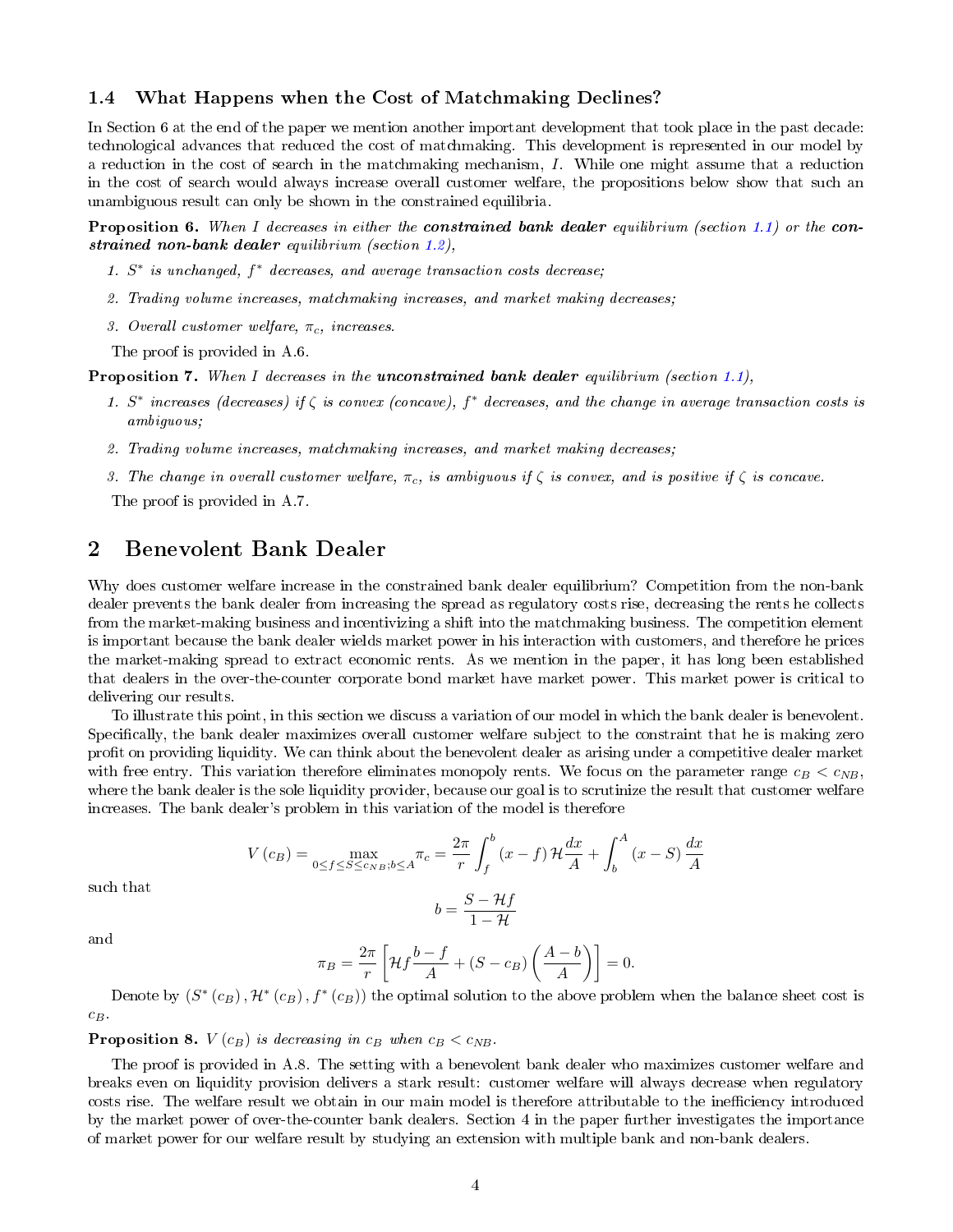# <span id="page-4-0"></span>3 Omitted Proofs in Section 4.1: Non-bank Dealer Matchmaking Service

In Section 4.1 we argue that even if the non-bank dealer's matchmaking service is slower than the one operated by the bank dealer  $(\mathcal{H}_{NB} < \mathcal{H}_{B})$ , competition from the non-bank dealer causes the bank dealer to set a lower matchmaking fee than in the main model. We formalize and prove this result in this section of the Internet Appendix.

Suppose that with parameters  $(\mu, r, A, c_{NB}, c_B, H_B)$ , the equilibrium is a constrained bank dealer equilibrium in our main model, and with parameters  $(\mu, r, A, c_{NB}, c_B, H_B, H_{NB})$ , the equilibrium is a constrained equilibrium in our extension with non-bank dealer matchmaking in Section 4.1. Denote by  $f_B^1$  the matchmaking fee in the constrained bank dealer equilibrium in our main model, and denote by  $f_B^2$  the matchmaking fee of the bank dealer in the constrained equilibrium in the extension with non-bank dealer matchmaking. The following proposition shows that in the equilibrium in which the bank dealer's market-making spread is constrained  $(S = c_{NB})$ , his matchmaking fee in the Section 4.1 extension is lower than the matchmaking fee he sets in our main model.

# <span id="page-4-4"></span>Proposition 9.  $f_B^2 < f_B^1$ .

The proof is provided in A.9. As in our main model, overall customer welfare increases because both  $f_B^*$  and  $f_{NB}^*$ decrease in the constrained equilibrium (i.e., when  $S = c_{NB}$ ). Both the bank and non-bank dealers make positive profits from matchmaking because their products are differentiated. When  $c_B$  increases, the profit margin from market making goes down for the bank dealer, and therefore he lowers the matchmaking fee to attract customers to his matchmaking business. The non-bank dealer optimally responds by lowering her matchmaking fee, but less aggressively so. The decrease in both matchmaking fees results in higher overall customer welfare because (i) some market-making customers benefit from switching to matchmaking, (ii) customers switching from one matchmaking service to another do so because they obtain higher utility, and (iii) additional customers who previously did not trade now find it optimal to trade. Adding competition in matchmaking services therefore does not change the essence of our main result that overall customer welfare can improve when bank regulatory costs rise.

# <span id="page-4-1"></span>4 Omitted Proofs in Section 4.3: Multiple Bank and Non-Bank Dealers

#### <span id="page-4-2"></span>4.1 Derivatives with Respect to the Number of Non-Bank Dealers

In our extension with multiple bank and non-bank dealers, we have the following results in equation (31):

$$
\frac{\partial^2 S^*}{\partial c_B \partial K} < 0, \quad \frac{\partial^2 f^*}{\partial c_B \partial K} < 0.
$$

These two results can be derived directly from the expressions for the market-making spread and matchmaking fee in equilibrium

$$
S^* = \frac{\Lambda c_B + B c_{NB} + A}{1 + J + K}
$$

and

$$
f^* = \frac{-\Lambda c_B \mathcal{H} K + I J (1 + J + K) + B c_{NB} \mathcal{H} (1 + J) + \mathcal{H} A (1 + J)}{\mathcal{H} (1 + J) (1 + J + K)}.
$$

The derivatives are

$$
\frac{\partial^2 S^*}{\partial c_B \partial K} = \frac{-\Lambda}{(1+J+K)^2} < 0
$$

and

$$
\frac{\partial^2 f^*}{\partial c_B \partial K} = \frac{-\Lambda}{\left(1+J\right)\left(1+J+K\right)^2} < 0.
$$

## <span id="page-4-3"></span>4.2 Two Heterogenous Bank Dealers

In this section, we provide detailed analysis on the extension with two heterogenous bank dealers and one non-bank dealer. The non-bank dealer's cost parameter is  $\beta = 1$ . For bank dealer i, the cost parameter is  $\lambda_i = 1 + x_i$  where  $x_1 = \delta$  and  $x_2 = -\delta$ . Assume  $\delta \in (0,1)$ . In this case,

$$
Q_M = q_M^1 + q_M^2,
$$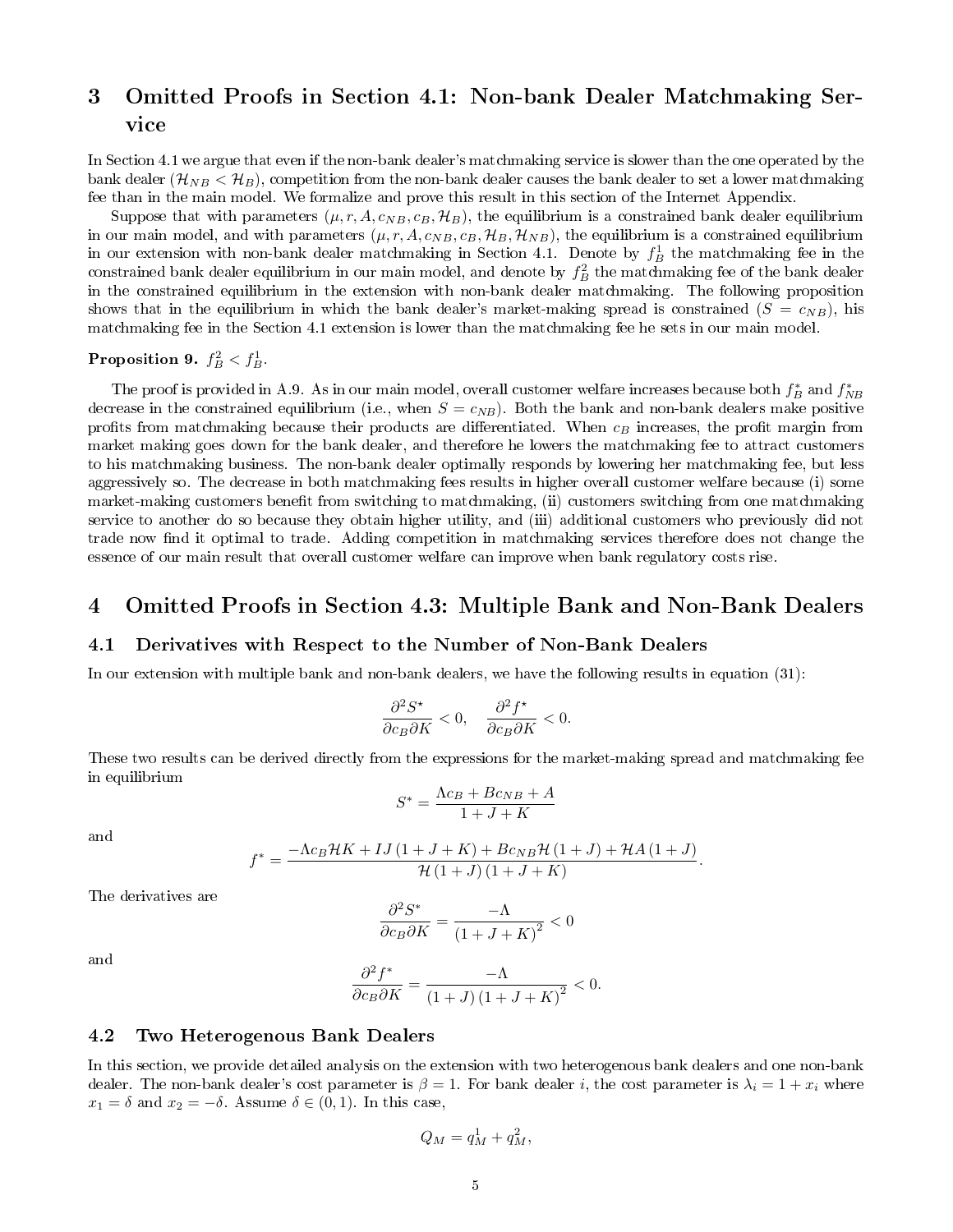$$
Q_B = q_B^1 + q_B^2
$$

and

$$
Q_{NB} = q_{NB}.
$$

Note that the first order derivative for the non-bank dealer is

$$
\frac{r}{2\mu} \frac{\partial \Pi_{NB}}{\partial q_{NB}} = -c_{NB} + (-q_{NB} + 1 - Q_{NB} - Q_B - \mathcal{H}Q_M) A
$$

$$
= -c_{NB} + (-2q_{NB} + 1 - Q_B - \mathcal{H}Q_M) A
$$

$$
= (S - c_{NB}) - q_{NB} A
$$

and the first order derivatives with respect to the quantities of market making and matchmaking for bank dealer  $i$  $(i = 1, 2)$  are

$$
\frac{r}{2\mu} \frac{\partial \Pi_B^i}{\partial q_B^i} = -(1+x_i)c_B - \mathcal{H}Aq_M^i - Aq_B^i + A(1-q_{NB} - Q_B - \mathcal{H}Q_M)
$$
  
= -(1+x\_i)c\_B - A(\mathcal{H}q\_M^i + q\_B^i) + A(1-q\_{NB} - Q\_B - \mathcal{H}Q\_M)  
= (S - (1+x\_i)c\_B) - A(\mathcal{H}q\_M^i + q\_B^i)

and

$$
\frac{r}{2\mu} \frac{\partial \Pi_B^i}{\partial q_M^i} = -\mathcal{H} A q_M^i + (\mathcal{H} A (1 - q_{NB} - Q_B - Q_M) - I) - \mathcal{H} A q_B^i
$$

$$
= (\mathcal{H} f - I) - \mathcal{H} A (q_M^i + q_B^i).
$$

When the two bank dealers operate both market-making and matchmaking services, we have the following equilibrium

$$
S_{12} = \frac{2c_B + c_{NB} + A}{4}
$$

and

$$
f_{12} = \frac{-2\mathcal{H}c_B + 3\mathcal{H}c_{NB} + 8I + 3\mathcal{H}A}{12\mathcal{H}}.
$$

This is an equilibrium if and only if

$$
S_{12} > c_{NB}
$$

and

$$
S_{12} - \lambda_i c_B > (\mathcal{H}f_{12} - I) > \mathcal{H} (S_{12} - \lambda_i c_B)
$$

for  $i = 1, 2$ . We can transform the expressions for the market-making spread and the matchmaking fee above to obtain,

$$
S_{12} - (1 + x_i) c_B = \frac{c_{NB} + A}{4} - \left(\frac{1}{2} + x_i\right) c_B
$$

$$
\mathcal{H}f_{12} - I = \frac{-2\mathcal{H}c_B + 3\mathcal{H}c_{NB} - 4I + 3\mathcal{H}A}{12}.
$$

These expressions can used to simplify the following

$$
\left\{\begin{array}{c}S_{12}-\lambda_1c_B>(\mathcal{H}f_{12}-I)> \mathcal{H}\left(S_{12}-\lambda_1c_B\right)\\S_{12}-\lambda_2c_B>(\mathcal{H}f_{12}-I)> \mathcal{H}\left(S_{12}-\lambda_2c_B\right)\\S_{12}-\lambda_2c_B>(\mathcal{H}f_{12}-I)> \mathcal{H}\left(S_{12}-\lambda_2c_B\right)\end{array}\right\} \Longleftrightarrow \left\{\begin{array}{c}c_B<\frac{3(1-\mathcal{H})(c_{NB}+A)+4I}{6-2\mathcal{H}+12\delta}\\(1-3\delta)\mathcal{H}c_B>A\\c_B>\frac{3c_NB-A}{2}\end{array}\right\} \Longleftrightarrow \left\{\begin{array}{c} \max\left\{\frac{I}{(1-3\delta)\mathcal{H}},\frac{3c_NB-A}{2}\right\}< c_B<\frac{3(1-\mathcal{H})(c_NB+A)+4I}{6-2\mathcal{H}+12\delta}\\ \delta<\frac{1}{3}\end{array}\right\}.
$$

This equilibrium, where both bank dealers operate both services, is similar to the case described in Proposition 8 in the paper, and therefore Cutoff 1 above which overall customer welfare increases as  $c_B$  goes up can be obtained from equation (30) with  $J = 2$ :

$$
c_B > \frac{16I + (1 - \mathcal{H}) [6A - 2c_{NB}]}{(9 + 7\mathcal{H})}.
$$

When  $c_B$  increases in this region, if it passes Cutoff 2 defined by the right-hand side of the following inequality,

$$
c_B > \frac{3(1 - \mathcal{H})(c_{NB} + A) + 4I}{6 - 2\mathcal{H} + 12\delta},
$$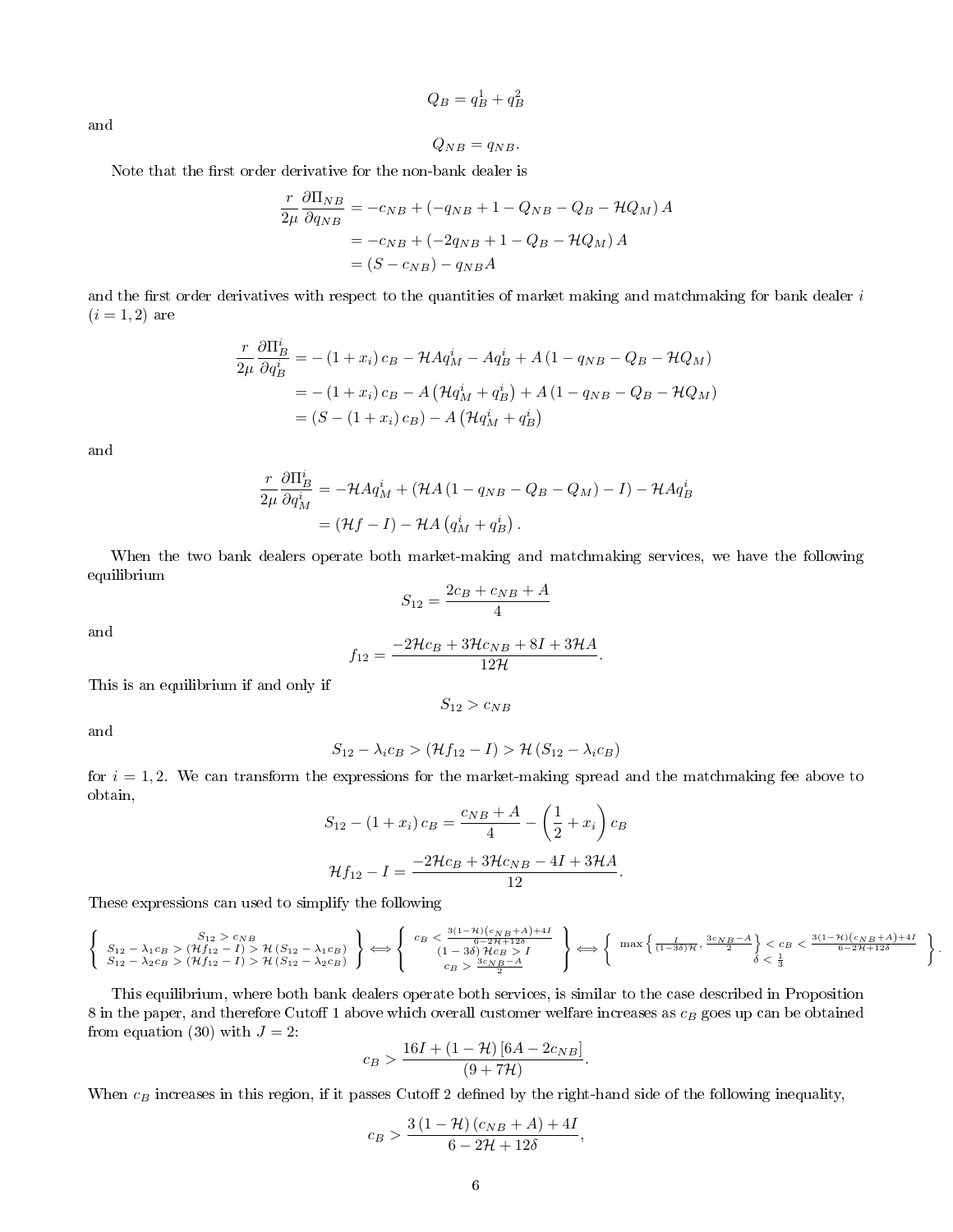the condition

$$
S_{12} - \lambda_1 c_B > (\mathcal{H}f_{12} - I)
$$

is violated. This implies that the high-cost bank dealer will stop offering the market-making service. The game enters into a new equilibrium, in which bank dealer 2 operates both services, bank dealer 1 only operates a matchmaking service, and the non-bank dealer only operates a market-making service.

In the new equilibrium, we have

$$
S_{new} = \frac{3(1 - \delta)c_B + (3 - \mathcal{H})c_{NB} + I + (3 - \mathcal{H})A}{(9 - \mathcal{H})}
$$

and

$$
f_{new} = \frac{-\mathcal{H}(1-\delta) c_B + 2c_{NB}\mathcal{H} + (6-\mathcal{H})I + 2\mathcal{H}A}{\mathcal{H}(9-\mathcal{H})}
$$

.

.

We can show that both  $S_{new} = S_{12}$  and  $f_{new} = f_{12}$  when  $c_B = \frac{3(1-\mathcal{H})(c_{NB}+\mathcal{A})+4I}{6-2\mathcal{H}+12\delta}$ , so the equilibrium is continuous at the transition point.

Overall customer welfare can be written as follows

$$
\pi_c = \frac{2\mu}{r} \left[ \int_{f^*}^{b^*} \mathcal{H}(x - f^*) \frac{1}{A} dx + \int_{b^*}^{A} (x - S^*) \frac{1}{A} dx \right]
$$
  
\n
$$
= \frac{\mu}{r} \frac{1}{A} \left[ \mathcal{H}(b^* - f^*)^2 + (A - S^*)^2 - (b^* - S^*)^2 \right]
$$
  
\n
$$
= \frac{\mu}{r} \frac{1}{A} \left[ \mathcal{H} \frac{(S^* - f^*)^2}{(1 - \mathcal{H})^2} + (A - S^*)^2 - \mathcal{H}^2 \frac{(S^* - f^*)^2}{(1 - \mathcal{H})^2} \right]
$$
  
\n
$$
= \frac{\mu}{r} \frac{1}{A(1 - \mathcal{H})} \left[ \mathcal{H}(S^* - f^*)^2 + (1 - \mathcal{H})(A - S^*)^2 \right].
$$

We can show that

$$
\frac{d\pi_c}{dc_B} > 0
$$

is equivalent to

$$
c_B > \frac{c_{NB}(-9+8\mathcal{H}+\mathcal{H}^2) + (21-5\mathcal{H})I + 2(9-11\mathcal{H}+2\mathcal{H}^2)A}{(9+7\mathcal{H})(1-\delta)}
$$
  
= 
$$
\frac{(21-5\mathcal{H})I + (1-\mathcal{H})[2(9-2\mathcal{H})A - c_{NB}(9+\mathcal{H})]}{(9+7\mathcal{H})(1-\delta)},
$$

where the expression on the right-hand side is Cutoff 3. Similar to our result from the paper, therefore, overall customer welfare increases if and only if  $c_B$  is high enough even in the new equilibrium.

We can show that Cutoff  $1 <$  Cutoff 3, i.e.,

$$
\frac{16I+\left(1-\mathcal{H}\right)\left[6A-2c_{NB}\right]}{\left(9+7\mathcal{H}\right)}<\frac{\left(21-5\mathcal{H}\right)I+\left(1-\mathcal{H}\right)\left[2\left(9-2\mathcal{H}\right)A-c_{NB}\left(9+\mathcal{H}\right)\right]}{\left(9+7\mathcal{H}\right)\left(1-\delta\right)}
$$

Therefore, if the economy starts with both bank dealers operating both services, increasing  $c_B$  and transitioning to the new equilibrium (above Cutoff 2) may temporarily reverse the result that overall customer welfare is increasing in  $c_B$ . However, this reversal is transitory, and when  $c_B$  is high enough (above Cutoff 3), we regain our previous result that overall customer welfare is increasing in  $c_B$ .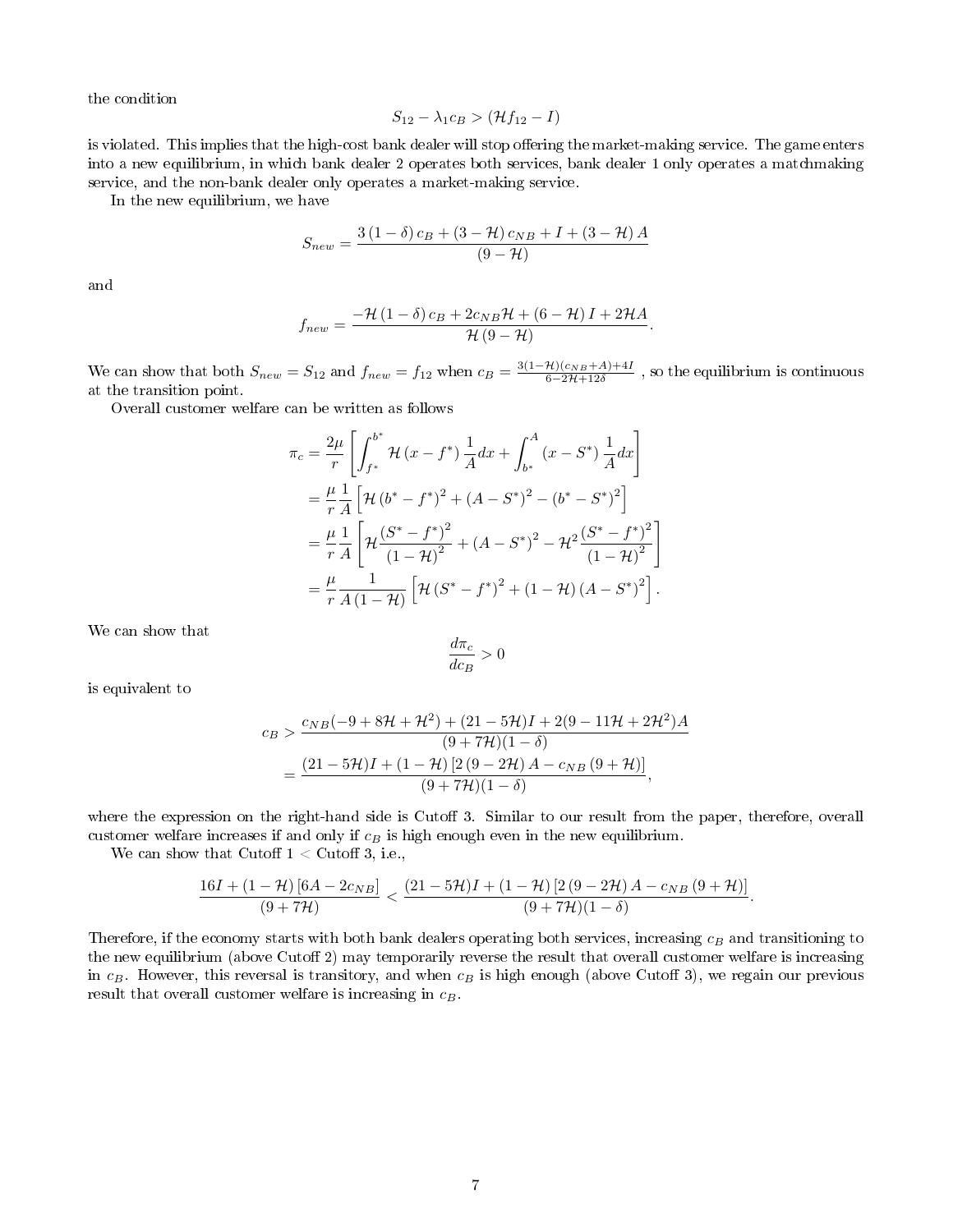# <span id="page-7-0"></span>A Proofs

# <span id="page-7-1"></span>A.1 Proof of Proposition [1](#page-1-2)

The bank dealer's problem is

$$
\pi_B(c_B) = \max_{0 \le f \le S \le c_{NB}} \Pi_B(c_B)
$$

where

$$
\Pi_B(c_B) = \frac{2\mu}{r} \left[ (\mathcal{H}f - I) \left( G \left( \frac{S - \mathcal{H}f}{1 - \mathcal{H}} \right) - G \left( f \right) \right) + (S - c_B) \left( 1 - G \left( \frac{S - \mathcal{H}f}{1 - \mathcal{H}} \right) \right) \right].
$$

Consider the following change of variables

$$
b = \frac{S - Hf}{1 - H},
$$

 $_{\rm then}$ 

<span id="page-7-2"></span>
$$
\Pi_B(c_B) = \frac{2\mu}{r} \left[ \left( \mathcal{H}f - I \right) \left( G\left( b \right) - G\left( f \right) \right) + \left( \left( 1 - \mathcal{H} \right) b + \mathcal{H}f - c_B \right) \left( 1 - G\left( b \right) \right) \right],\tag{4}
$$

the domain  $\{(f, S)|0 \le f \le S \le c_{NB}\}\)$  becomes  $\{(f, b)|0 \le f \le b$ ;  $(1 - \mathcal{H})b + \mathcal{H}f \le c_{NB}\}\$ , which is a triangle in the  $(f, b)$  space.

The first-order derivatives of  $(4)$  are

$$
\frac{\partial \Pi_B}{\partial f} = \frac{2\mu}{r} \mathcal{H}G'(f) \left[ \frac{1 - G(f)}{G'(f)} - f + \frac{I}{\mathcal{H}} \right],
$$

$$
\frac{\partial \Pi_B}{\partial b} = \frac{2\mu}{r} (1 - \mathcal{H}) G'(b) \left( \frac{1 - G(b)}{G'(b)} - b + \frac{c_B - I}{1 - \mathcal{H}} \right).
$$

Since  $\phi(x) = x - \frac{1 - G(x)}{G'(x)}$  is an increasing function,  $\Pi_B(f, b)$  is an unimodal function of f with maximum satisfying  $\phi\left(f_{max}\right)=\frac{I}{H}$ , and  $\Pi_{B}\left(f,b\right)$  is an unimodal function of b with maximum satisfying  $\phi\left(b_{max}\right)=\frac{c_{B}-I}{1-\mathcal{H}}$ . One immediate observation is that

$$
f_{max} < b_{max} \Longleftrightarrow \frac{I}{\mathcal{H}} < \frac{c_B - I}{1 - \mathcal{H}} \Longleftrightarrow c_B > \frac{I}{\mathcal{H}}.
$$

When  $\phi(c_{NB}) \leq 0$ , we must have  $\phi(c_{NB}) < \frac{I}{H}$ , which implies  $f_{max} > c_{NB}$ . Then, the solution  $(f^*, b^*)$  either satisfies  $f^* = b^*$ , so there is no matchmaking, or satisfies the constraint  $(1 - \mathcal{H})b^* + \mathcal{H}f^* = c_{NB}$ . When  $c_B > \frac{I}{\mathcal{H}}$ , suppose the bank dealer chooses  $f = b = S$ . It is straightforward to obtain

$$
\frac{\partial \Pi_B}{\partial (-f)}|_{f=b=S} = \frac{2\mu}{r} \frac{\mathcal{H}}{1-\mathcal{H}} G'(f) \left(c_B - \frac{I}{\mathcal{H}}\right) > 0.
$$

In this case, the bank dealer always has an incentive to lower the fee and therefore matchmaking must exist. The equilibrium must satisfy  $(1 - \mathcal{H})b^* + \mathcal{H}f^* = c_{NB}$ , which is equivalent to  $S^* = c_{NB}$ . The equilibrium fee  $f^*$  is the minimal solution (by our equilibrium refinement) of

$$
f^* = \arg \max_{f} \frac{2\mu}{r} \left[ (\mathcal{H}f - I) \left( G \left( \frac{c_{NB} - \mathcal{H}f}{1 - \mathcal{H}} \right) - G \left( f \right) \right) + (c_{NB} - c_B) \left( 1 - G \left( \frac{c_{NB} - \mathcal{H}f}{1 - \mathcal{H}} \right) \right) \right].
$$

This is the constrained bank dealer equilibrium.

When  $\phi(c_{NB}) > 0$ , if  $\frac{I}{H} < \phi(c_{NB})$ , we have  $f_{max} < c_{NB}$ . When  $c_B > \frac{I}{H}$ , the optimal solution  $(f^*, b^*)$  is either  $(f_{max}, b_{max})$  or it satisfies the constraint  $(1 - \mathcal{H})b^* + \mathcal{H}f^* = c_{NB}$ . Define  $c$  as the solution of

$$
\frac{1-G\left(\frac{c_{NB}-\mathcal{H}f_{max}}{1-\mathcal{H}}\right)}{G'\left(\frac{c_{NB}-\mathcal{H}f_{max}}{1-\mathcal{H}}\right)} - \frac{c_{NB}-\mathcal{H}f_{max}}{1-\mathcal{H}} + \frac{c-I}{1-\mathcal{H}} = 0.
$$

It is easy to show that  $c \in (\frac{I}{H}, c_{NB})$ . When  $c_B < c$ , the constraint  $(1 - H)b + Hf \le c_{NB}$  is not binding, which means that  $(f^* = f_{max}, b^* = b_{max})$  must be the equilibrium. This is the unconstrained bank dealer equilibrium.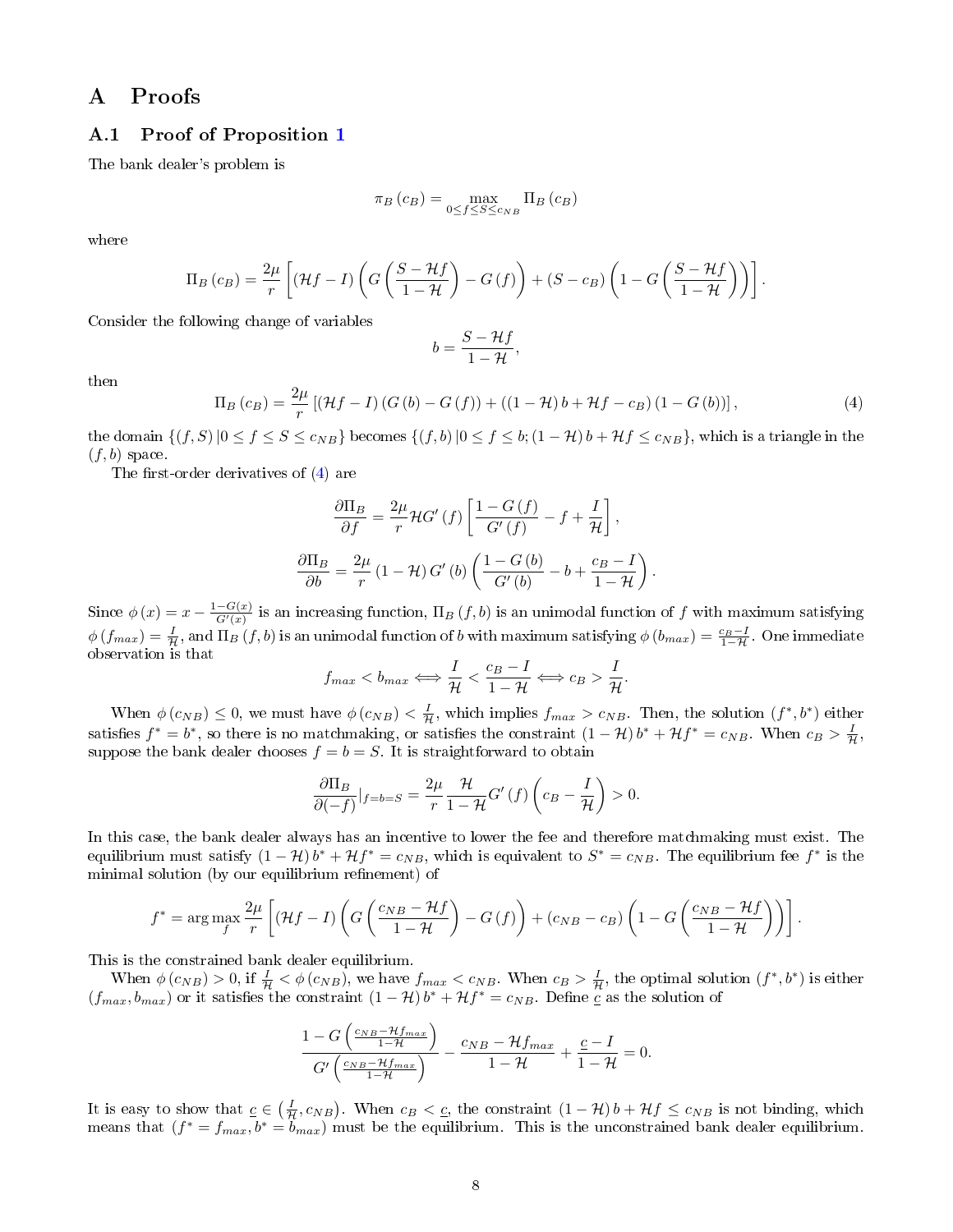When  $c_B \geq c$ , the constraint  $(1 - H) b + Hf \leq c_{NB}$  is binding, which implies  $S^* = c_{NB}$  and  $f^*$  is the minimal solution (by our equilibrium refinement) of

$$
f^* = \arg \max_{f} \frac{2\mu}{r} \left[ (\mathcal{H}f - I) \left( G \left( \frac{c_{NB} - \mathcal{H}f}{1 - \mathcal{H}} \right) - G \left( f \right) \right) + (c_{NB} - c_B) \left( 1 - G \left( \frac{c_{NB} - \mathcal{H}f}{1 - \mathcal{H}} \right) \right) \right].
$$

This is also the constrained bank dealer equilibrium.

If  $\frac{I}{\mathcal{H}} \geq \phi(c_{NB})$ , we have  $f_{max} \geq c_{NB}$ . Then, the solution  $(f^*, b^*)$  either satisfies  $f^* = b^*$ , so there is no matchmaking, or satisfies the constraint  $(1 - \mathcal{H})b^* + \mathcal{H}f^* = c_{NB}$ . When  $c_B > \frac{I}{\mathcal{H}}$ , suppose the bank dealer chooses  $f = b = S$ . In this case, we have

$$
\frac{\partial \Pi_B}{\partial (-f)}|_{f=b=S} = \frac{2\mu}{r} \frac{\mathcal{H}}{1-\mathcal{H}} G'(f) \left(c_B - \frac{I}{\mathcal{H}}\right) > 0,
$$

the bank dealer has an incentive to lower the fee, and therefore matchmaking must exist and the equilibrium must be constrained,  $S^* = c_{NB}$ . The equilibrium fee  $f^*$  is the minimal solution (by our equilibrium refinement) of

$$
f^* = \arg \max_{f} \frac{2\mu}{r} \left[ (\mathcal{H}f - I) \left( G \left( \frac{c_{NB} - \mathcal{H}f}{1 - \mathcal{H}} \right) - G \left( f \right) \right) + (c_{NB} - c_B) \left( 1 - G \left( \frac{c_{NB} - \mathcal{H}f}{1 - \mathcal{H}} \right) \right) \right].
$$

This is the constrained bank dealer equilibrium.

From this proposition, we know that when  $c_B \in (\frac{I}{H}, c_{NB}]$ , the bank dealer always operates the matchmaking business. This implies that, if one starts with an equilibrium in which the parameters satisfy  $c_B \in (\frac{I}{H}, c_{NB})$ , then increasing the balance sheet cost locally or decreasing the matchmaking cost locally will still make the condition  $c_B \in (\frac{I}{H}, c_{NB}]$  hold, which means that matchmaking will exist in the new equilibrium as well. If one starts with an equilibrium in which the parameters satisfy  $c_B = c_{NB}$  and  $\frac{I}{H} < c_{NB}$ , then decreasing the matchmaking cost locally will still make the condition  $c_B \in (\frac{I}{H}, c_{NB}]$  hold, and in the proof of Proposition [2,](#page-2-2) we will show that increasing the balance sheet cost locally in this case will also lead to equilibrium with matchmaking.

#### <span id="page-8-0"></span>A.2 Proof of Proposition [2](#page-2-2)

The non-bank dealer's profit function is

$$
\Pi_{NB}(S) = \frac{2\mu}{r} [(S - c_{NB}) (1 - G(b))].
$$

To establish the existence of an equilibrium and find the equilibrium, we first conjecture that the equilibrium exists, and then verify it.

Suppose the equilibrium is  $(f^*, S^*)$ . The first observation is that  $f < \frac{I}{\mathcal{H}}$  is strictly dominated by  $f = \frac{I}{\mathcal{H}}$ . Then, given any  $f\geq \frac{I}{\mathcal{H}}$ , let us consider the properties of the non-bank dealer's best response function without considering the constraint  $S \leq c_B$ .

The first-order derivative of the non-bank dealer's profit is

$$
\frac{d\pi_{NB}}{dS} = \frac{2\mu}{r} \left[ 1 - G\left(b\right) - \left(S - c_{NB}\right)G'\left(b\right) \frac{1}{1 - \mathcal{H}} \right]
$$

$$
= \frac{2\pi}{r} G'\left(b\right) \left[ \frac{1 - G\left(b\right)}{G'\left(b\right)} - \frac{S - c_{NB}}{1 - \mathcal{H}} \right].
$$

We first verify that the matchmaking service must be offered in equilibrium. To see this, if there is no matchmaking in equilibrium, then the non-bank dealer's best response is  $S_{BR} = \tilde{c}_B$ . Since in this case  $\frac{I}{\mathcal{H}} < \tilde{c}_B$ , the bank dealer can always choose  $f = \tilde{c}_B - \epsilon$  to obtain positive revenues. Thus, in equilibrium (if it exists), matchmaking services must be offered.

Given any  $f \geq \frac{I}{\mathcal{H}}$ , we can show

$$
\frac{1 - G(b)}{G'(b)} - \frac{S - c_{NB}}{1 - \mathcal{H}} |_{S = c_{NB}} > 0
$$

$$
\frac{1 - G(b)}{G'(b)} - \frac{S - c_{NB}}{1 - \mathcal{H}} |_{S = \infty} < 0.
$$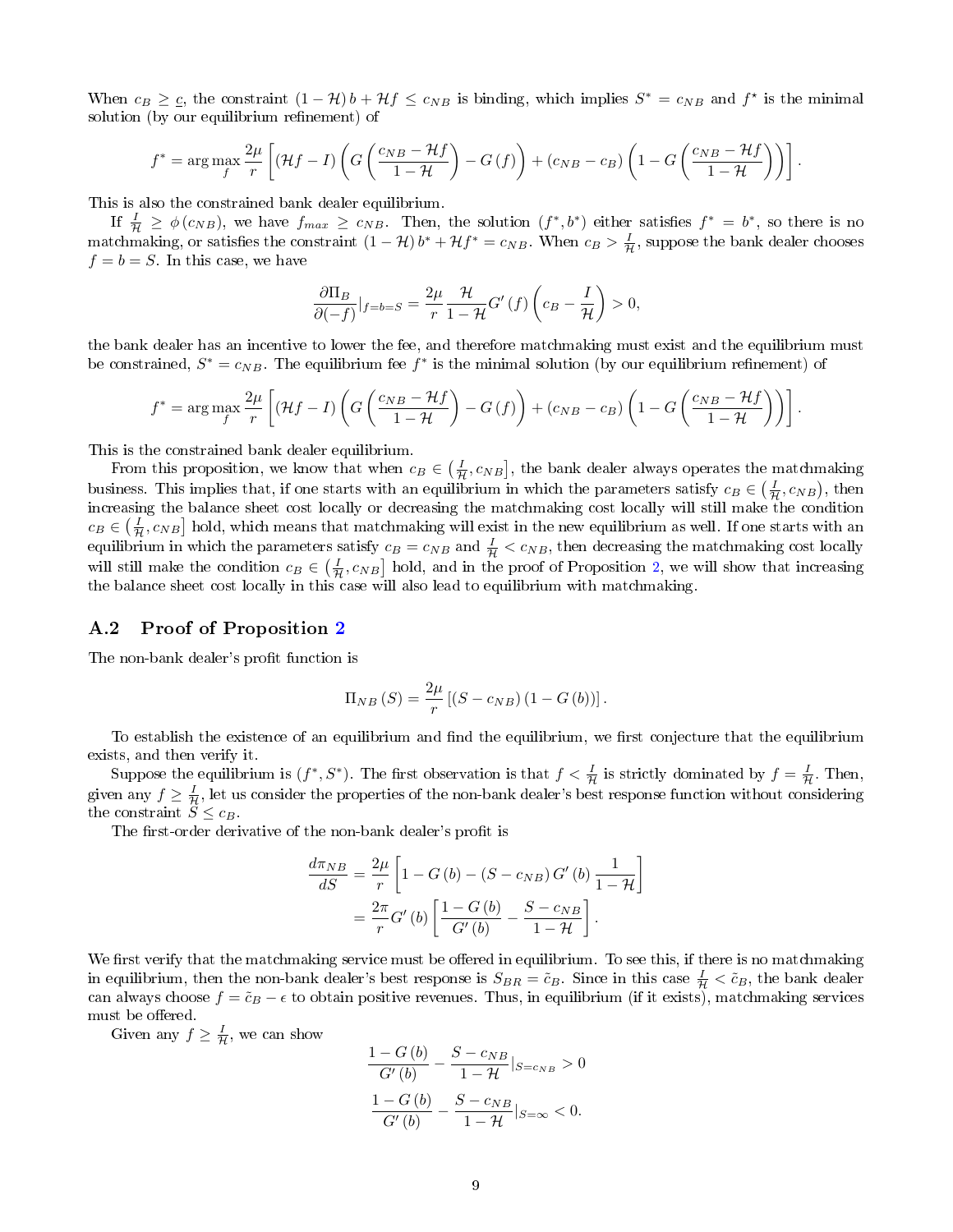It is easy to see that  $\frac{1-G(b)}{G'(b)} - \frac{S-c_{NB}}{1-\mathcal{H}}$  is strictly decreasing in S. Define  $M(S, f) = \frac{1-G(\frac{S-Hf}{1-\mathcal{H}})}{G'(\frac{S-Hf}{1-\mathcal{H}})}$  $\frac{-G\left(\frac{x}{1-\mathcal{H}}\right)}{G'\left(\frac{S-\mathcal{H}f}{1-\mathcal{H}}\right)} - \frac{S-c_{NB}}{1-\mathcal{H}}$ . Then, the best response  $S_{BR}(f)$  is unique and is solved by

$$
M\left(S_{BR}, f\right) = 0.
$$

We want to find a uniform upper bound for the non-bank dealer's equilibrium strategy to help us use the Kakutani Fixed-Point Theorem later. The best response is solved by

$$
M(S_{BR}, f) = 0 \Longleftrightarrow \frac{S_{BR}(f) - c_{NB}}{1 - \mathcal{H}} = \frac{1 - G\left(\frac{S_{BR}(f) - \mathcal{H}f}{1 - \mathcal{H}}\right)}{G'\left(\frac{S_{BR}(f) - \mathcal{H}f}{1 - \mathcal{H}}\right)} \le \frac{1 - G(0)}{G'(0)}
$$

$$
\Longleftrightarrow S_{BR}(f) \le c_{NB} + (1 - \mathcal{H})\frac{1 - G(0)}{G'(0)}.
$$

So WLOG, we just focus on the non-bank dealer's strategy space  $S \in \left[c_{NB}, c_{NB} + (1 - \mathcal{H}) \frac{1 - G(0)}{G'(0)}\right]$ .

Since M is continuously differentiable in both S and f, we know that the unique best response function  $S_{BR}(f)$ is also continuous. Besides,

$$
\frac{\partial M}{\partial S} dS_{BR} + \frac{\partial M}{\partial f} df = 0 \Longrightarrow \frac{dS_{BR}}{df} = -\frac{\frac{\partial M}{\partial f}}{\frac{\partial M}{\partial S}}
$$

.

.

It is clear that

$$
\frac{\partial M}{\partial f} > 0, \frac{\partial M}{\partial S} < 0,
$$

so we must have

$$
\frac{dS_{BR}}{df} > 0.
$$

Hence,  $S_{BR}(f)$  is strictly increasing in f.

Consider the bank dealer's best response function. Given the non-bank dealer's choice

$$
S \in \left[c_{NB}, c_{NB} + (1 - \mathcal{H}) \frac{1 - G(0)}{G'(0)}\right],
$$

the first-order derivative of the bank dealer's profit function is

$$
\frac{\partial \pi_B}{\partial f} = \mathcal{H}(G(b) - G(f)) + (\mathcal{H}f - I) \left( -\frac{\mathcal{H}}{1 - \mathcal{H}} G'(b) - G'(f) \right)
$$
  
=  $\mathcal{H}G'(f) \left[ \frac{1 - G(f)}{G'(f)} - f + \frac{I}{\mathcal{H}} \right] - \mathcal{H}G'(b) \left( \frac{\mathcal{H}f - I}{1 - \mathcal{H}} + \frac{1 - G(b)}{G'(b)} \right)$   
=  $\mathcal{H}G'(f) \left[ \frac{1 - G(f)}{G'(f)} - \frac{\mathcal{H}f - I}{\mathcal{H}} \right] - \mathcal{H}G'(b) \left( \frac{1 - G(b)}{G'(b)} + \frac{\mathcal{H}f - I}{1 - \mathcal{H}} \right)$ 

It it clear that  $\frac{\partial \pi_B}{\partial f}|_{f=\frac{I}{\mathcal{H}}} > 0$  and  $\frac{\partial \pi_B}{\partial f}|_{f=S} < 0$ , so the best response  $f_{BR}(S)$  must be interior. Thus, the FOC must be satisfied and we have

$$
\frac{1-G(f_{BR})}{G'(f_{BR})}-f_{BR}+\frac{I}{\mathcal{H}}>0 \Longleftrightarrow \phi(f_{BR})<\frac{I}{\mathcal{H}}.
$$

The best response must satisfy  $f_{BR} \in \left[\frac{I}{H}, \phi^{-1}\left(\frac{I}{H}\right)\right]$ . In region  $f \in \left[\frac{I}{H}, \phi^{-1}\left(\frac{I}{H}\right)\right]$ ,

1. if G is concave, then G' (f) is decreasing in f. Besides,  $\frac{1-G(f)}{G'(f)} - f + \frac{I}{H}$  is positive and decreasing in f, G' (b) is increasing in  $f$ ,  $\frac{\mathcal{H}f-I}{1-\mathcal{H}} + \frac{1-G(b)}{G'(b)}$  is increasing in f, and therefore  $\frac{\partial \pi_B}{\partial f}$  is decreasing in  $f \in \left[\frac{I}{\mathcal{H}}, \phi^{-1}\left(\frac{I}{\mathcal{H}}\right)\right]$ . This implies that the best response must be unique, and we can show that the best response function is continuous by the implicit function theorem.

2. if G is convex,  $G''' \leq 0$  and  $\mathcal{H} \leq \frac{1}{2}$ , we can rewrite  $\frac{\partial \pi_B}{\partial f}$  as

$$
\frac{\partial \pi_B}{\partial f} = \mathcal{H}(G(b) - G(f)) - \frac{(\mathcal{H}f - I)}{1 - \mathcal{H}} (\mathcal{H}G'(b) + (1 - \mathcal{H})G'(f)).
$$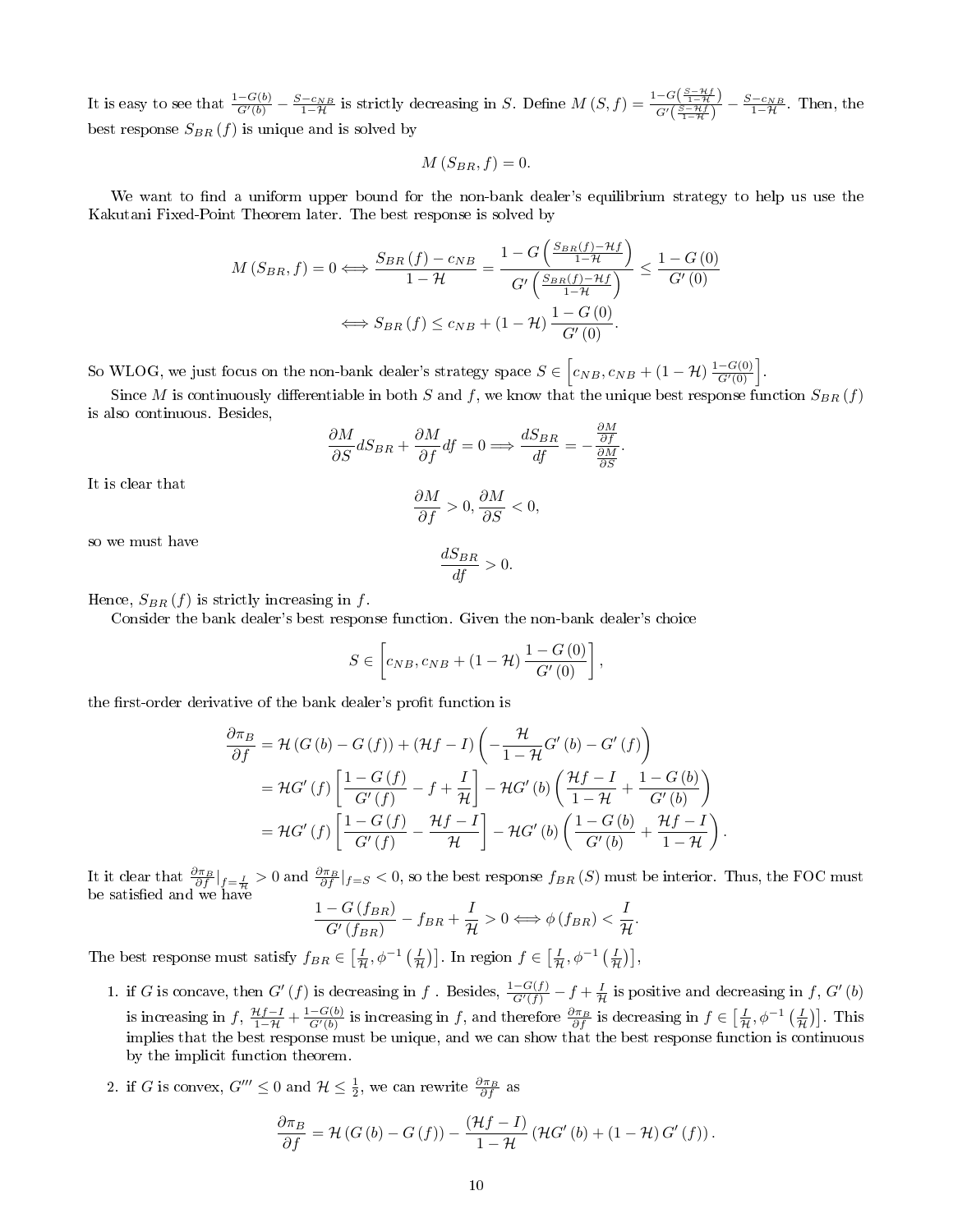When  $f \geq \frac{I}{H}$ , we know  $H(G(b) - G(f))$  is decreasing in f, and  $\frac{(\mathcal{H}f-I)}{1-\mathcal{H}}$  is positive and increasing in f. If we can show that  $(HG'(b) + (1 - H) G'(f))$  is increasing in f, then  $\frac{\partial \pi_B}{\partial f}$  would be monotonically decreasing in f when  $f \geq \frac{I}{H}$ , implying that the best response is unique. The following claim confirms this result.

<span id="page-10-5"></span>*Claim* 1. If  $\mathcal{H} < \frac{1}{2}$  and  $G'''(x) < 0$  for all x, then  $\left(\mathcal{H}G'\left(\frac{c_B-\mathcal{H}f}{1-\mathcal{H}}\right) + (1-\mathcal{H})G'(f)\right)$  is increasing in f.

Proof.  $\mathcal{H}b + (1 - \mathcal{H})f = f + \mathcal{H}(b - f) = f + \frac{\mathcal{H}}{1 - \mathcal{H}}(c_B - f) = \frac{\mathcal{H}}{1 - \mathcal{H}}c_B + \frac{1 - 2\mathcal{H}}{1 - \mathcal{H}}f$ . Consider any  $f_1$  and  $f_2$  that satisfy  $\frac{I}{\mathcal{H}} \le f_1 < f_2 \le c_B$ . Define  $\delta f = f_2 - f_1 > 0$ ,  $b_1 = \frac{c_B - \mathcal{H}f_1}{1 - \mathcal{H}}$ ,  $b_2 = \frac{c_B - \mathcal{H}f_2}{1 - \mathcal{H}}$ , and  $\delta b = b_2 - b_1 = -\frac{\mathcal{H}}{1 - \mathcal{H}}\delta f$ 0. Then.

$$
\left(\mathcal{H}G'(b_2) + (1-\mathcal{H})G'(f_2)\right) \ge \left(\mathcal{H}G'\left(b_2 - \frac{1-2\mathcal{H}}{1-\mathcal{H}}\delta f\right) + (1-\mathcal{H})G'\left(f_2 - \frac{1-2\mathcal{H}}{1-\mathcal{H}}\delta f\right)\right)
$$

because  $G'' > 0$ . And

$$
\left(\mathcal{H}G'\left(b_{2}-\frac{1-2\mathcal{H}}{1-\mathcal{H}}\delta f\right)+(1-\mathcal{H})G'\left(f_{2}-\frac{1-2\mathcal{H}}{1-\mathcal{H}}\delta f\right)\right)\geq \left(\mathcal{H}G'\left(b_{1}\right)+(1-\mathcal{H})G'\left(f_{1}\right)\right)
$$

because  $G'$  is concave, and

$$
\mathcal{H}\left(b_2 - \frac{1-2\mathcal{H}}{1-\mathcal{H}}\delta f\right) + (1-\mathcal{H})\left(f_2 - \frac{1-2\mathcal{H}}{1-\mathcal{H}}\delta f\right) = \mathcal{H}b_1 + (1-\mathcal{H})f_1.
$$

Since  $f_{BR}$  is continuous on  $\left[\frac{I}{H},\phi^{-1}\left(\frac{I}{H}\right)\right]$  and  $S_{BR}$  is continuous on  $\left[c_{NB},c_{NB}+(1-\mathcal{H})\frac{1-G(0)}{G'(0)}\right]$ , by the Kakutani Fixed Point Theorem the equilibrium must exist, and it satisfies

<span id="page-10-0"></span>
$$
\frac{1 - G(b)}{G'(b)} - \frac{S - c_{NB}}{1 - \mathcal{H}} = 0,
$$
\n(5)

<span id="page-10-1"></span>
$$
\mathcal{H}G'(f)\left[\frac{1-G\left(f\right)}{G'\left(f\right)}-\frac{\mathcal{H}f-I}{\mathcal{H}}\right]-\mathcal{H}G'\left(b\right)\left(\frac{1-G\left(b\right)}{G'\left(b\right)}+\frac{\mathcal{H}f-I}{1-\mathcal{H}}\right)=0.\tag{6}
$$

We are now going to show that there is a unique solution satisfying  $(5)$  and  $(6)$ . Suppose there exist two solutions of the above two conditions:  $(f_1, S_1)$  and  $(f_2, S_2)$ . WLOG we can assume  $f_1 < f_2$ . Then, we must have  $S_1 < S_2$ because  $S_{BR}(f)$  is strictly increasing in f. Using [\(5\)](#page-10-0) and  $S_1 < S_2$ , we can show that  $b_1 > b_2$ .

1. If G is concave, since  $(f_1, S_1)$  satisfies  $(6)$ , we know

<span id="page-10-2"></span>
$$
\mathcal{H}G'(f_1)\left[\frac{1-G(f_1)}{G'(f_1)} - \frac{\mathcal{H}f_1 - I}{\mathcal{H}}\right] = \mathcal{H}G'(b_1)\left(\frac{1-G(b_1)}{G'(b_1)} + \frac{\mathcal{H}f_1 - I}{1 - \mathcal{H}}\right). \tag{7}
$$

Since  $f_1 < f_2$ , and  $\frac{1-G(f_i)}{G'(f_i)} - \frac{\mathcal{H}f_i - I}{\mathcal{H}} > 0$  is satisfied for both  $i = 1, 2$ , we have

$$
\frac{1-G(f_1)}{G'(f_1)} - \frac{\mathcal{H}f_1 - I}{\mathcal{H}} > \frac{1-G(f_2)}{G'(f_2)} - \frac{\mathcal{H}f_2 - I}{\mathcal{H}} > 0.
$$

Besides, we have  $G'(f_1) > G'(f_2)$ . So

<span id="page-10-3"></span>
$$
\mathcal{H}G'(f_1)\left[\frac{1-G(f_1)}{G'(f_1)} - \frac{\mathcal{H}f_1 - I}{\mathcal{H}}\right] > \mathcal{H}G'(f_2)\left[\frac{1-G(f_2)}{G'(f_2)} - \frac{\mathcal{H}f_2 - I}{\mathcal{H}}\right].
$$
\n(8)

Similarly, since  $b_1 > b_2$  and  $f_1 < f_2$ , we have

<span id="page-10-4"></span>
$$
\mathcal{H}G'(b_1)\left(\frac{1-G(b_1)}{G'(b_1)}+\frac{\mathcal{H}f_1-I}{1-\mathcal{H}}\right)<\mathcal{H}G'(b_2)\left(\frac{1-G(b_2)}{G'(b_2)}+\frac{\mathcal{H}f_2-I}{1-\mathcal{H}}\right).
$$
\n(9)

Equations  $(7)$ ,  $(8)$ , and  $(9)$  imply that

$$
\mathcal{H}G'\left(f_2\right)\left[\frac{1-G\left(f_2\right)}{G'\left(f_2\right)}-\frac{\mathcal{H}f_2-I}{\mathcal{H}}\right]<\mathcal{H}G'\left(b_2\right)\left(\frac{1-G\left(b_2\right)}{G'\left(b_2\right)}+\frac{\mathcal{H}f_2-I}{1-\mathcal{H}}\right).
$$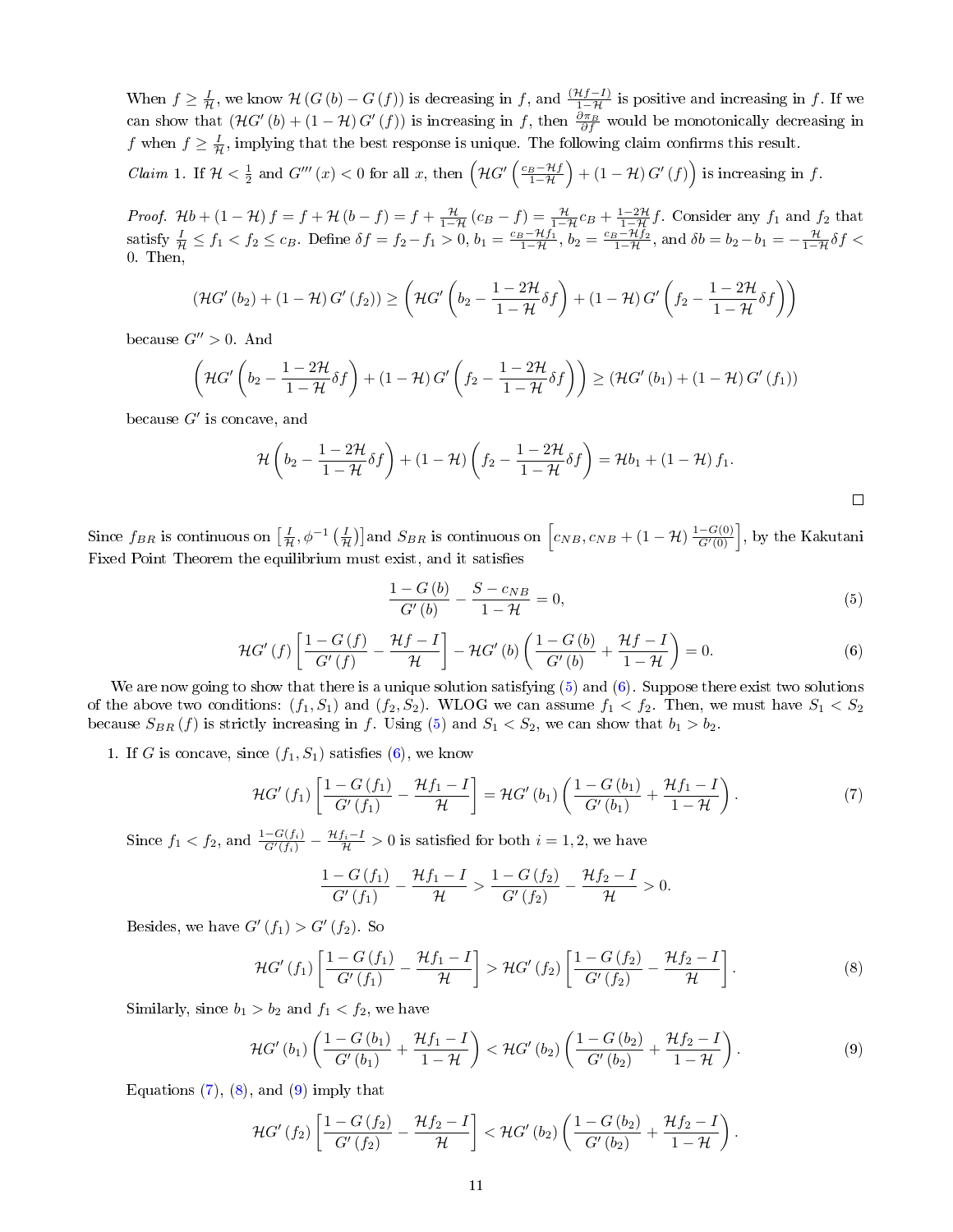But this is impossible because by the definition of  $(f_2, S_2)$ , we know

$$
\mathcal{H}G'(f_2)\left[\frac{1-G\left(f_2\right)}{G'\left(f_2\right)}-\frac{\mathcal{H}f_2-I}{\mathcal{H}}\right]=\mathcal{H}G'\left(b_2\right)\left(\frac{1-G\left(b_2\right)}{G'\left(b_2\right)}+\frac{\mathcal{H}f_2-I}{1-\mathcal{H}}\right).
$$

Hence, there must be a unique solution satisfying  $(5)$  and  $(6)$ .

2. If G is convex,  $H < \frac{1}{2}$  and  $G''' < 0$ , we know that

$$
\mathcal{H}(G(b_1) - G(f_1)) > \mathcal{H}(G(b_2) - G(f_2)).
$$

By Claim [1,](#page-10-5) we know that

$$
\left(\mathcal{H}G'\left(\frac{S_1-\mathcal{H}f_1}{1-\mathcal{H}}\right)+(1-\mathcal{H})G'(f_1)\right)<\left(\mathcal{H}G'\left(\frac{S_1-\mathcal{H}f_2}{1-\mathcal{H}}\right)+(1-\mathcal{H})G'(f_2)\right)\\<\left(\mathcal{H}G'\left(\frac{S_2-\mathcal{H}f_2}{1-\mathcal{H}}\right)+(1-\mathcal{H})G'(f_2)\right).
$$

Since

$$
\mathcal{H}(G(b_1) - G(f_1)) - (\mathcal{H}G'(b_1) + (1 - \mathcal{H})G'(f_1)) = 0,
$$

we must have

$$
\mathcal{H}(G(b_2) - G(f_2)) - (\mathcal{H}G'(b_2) + (1 - \mathcal{H})G'(f_2)) < 0,
$$

which violates the FOC. Hence, there must be a unique solution satisfying  $(5)$  and  $(6)$ .

Denote the equilibrium as  $(\bar f^*,\bar S^*)$ , and define  $\bar c=\bar S^*$ . When  $c_B>\bar c,$  the unique equilibrium is  $(\bar f^*,\bar S^*)$ , and this is the unconstrained equilibrium. When  $c_B\leq \bar{c},$  in equilibrium we must have  $S^*=c_B$  (because otherwise it will be the unconstrained equilibrium). The bank dealer's unique best response  $f^*$  is solved by

$$
\mathcal{H}G'\left(f^*\right)\left[\frac{1-G\left(f^*\right)}{G'\left(f^*\right)}-\frac{\mathcal{H}f^*-I}{\mathcal{H}}\right]-\mathcal{H}G'\left(\frac{c_B-\mathcal{H}f^*}{1-\mathcal{H}}\right)\left(\frac{1-G\left(\frac{c_B-\mathcal{H}f^*}{1-\mathcal{H}}\right)}{G'\left(\frac{c_B-\mathcal{H}f^*}{1-\mathcal{H}}\right)}+\frac{\mathcal{H}f^*-I}{1-\mathcal{H}}\right)=0.
$$

Because the non-bank dealer's best response is increasing in  $f, S^* = c_B$  must be her best response, which implies that  $(f^*, c_B)$  is the unique equilibrium.

From this proposition, we know that when  $c_B > c_{NB}$  and  $I < H$  min{ $\tilde{c}_B, c_B$ }, the bank dealer always operates the matchmaking business. This implies that, if one starts with an equilibrium in which the parameters satisfy  $c_B > c_{NB}$  and  $I < H$  min $\{\tilde{c}_B, c_B\}$ , then increasing the balance sheet cost locally or decreasing the matchmaking cost locally will still make the condition  $c_B > c_{NB}$  and  $I < H$  min $\{\tilde{c}_B, c_B\}$  hold, which means that matchmaking will still exist in the new equilibrium. If one starts with an equilibrium in which the parameters satisfying  $c_B = c_{NB}$ and  $\frac{I}{H} < c_{NB}$ , from Proposition [1](#page-1-2) we know that matchmaking exists in this equilibrium. Increasing the balance sheet cost locally in this case will make the condition  $c_B > c_{NB}$  and  $I < H$  min $\{\tilde{c}_B, c_B\}$  hold, thus the matchmaking service will still exist in the new equilibrium.

# <span id="page-11-0"></span>A.3 Proof of Proposition [3](#page-2-3)

In this equilibrium, obviously  $S^* = c_{NB}$  is unchanged.  $f^*$  is the minimal solution of the following problem

$$
f^* = \arg \max_{f} \frac{2\mu}{r} \left[ (\mathcal{H}f - I) \left( G \left( \frac{c_{NB} - \mathcal{H}f}{1 - \mathcal{H}} \right) - G \left( f \right) \right) + (c_{NB} - c_B) \left( 1 - G \left( \frac{c_{NB} - \mathcal{H}f}{1 - \mathcal{H}} \right) \right) \right].
$$

Since

$$
\frac{\partial^2 \left[ (\mathcal{H}f - I) \left( G \left( \frac{c_{NB} - \mathcal{H}f}{1 - \mathcal{H}} \right) - G \left( f \right) \right) + (c_{NB} - c_B) \left( 1 - G \left( \frac{c_{NB} - \mathcal{H}f}{1 - \mathcal{H}} \right) \right) \right]}{\partial c_B \partial f} < 0,
$$

by Topkis's theorem, when  $c_B$  increases,  $f^*$  must decrease. Therefore,  $b^* = \frac{c_{NB} - Hf^*}{1 - H}$  must increase. Average transaction costs is

$$
ATC = \frac{\left(G\left(b^{*}\right) - G\left(f^{*}\right)\right)f^{*} + \left(1 - G\left(b^{*}\right)\right)S^{*}}{1 - G\left(f^{*}\right)}
$$
\n
$$
= S^{*} - \frac{G\left(b^{*}\right) - G\left(f^{*}\right)}{1 - G\left(f^{*}\right)}\left(S^{*} - f^{*}\right). \tag{10}
$$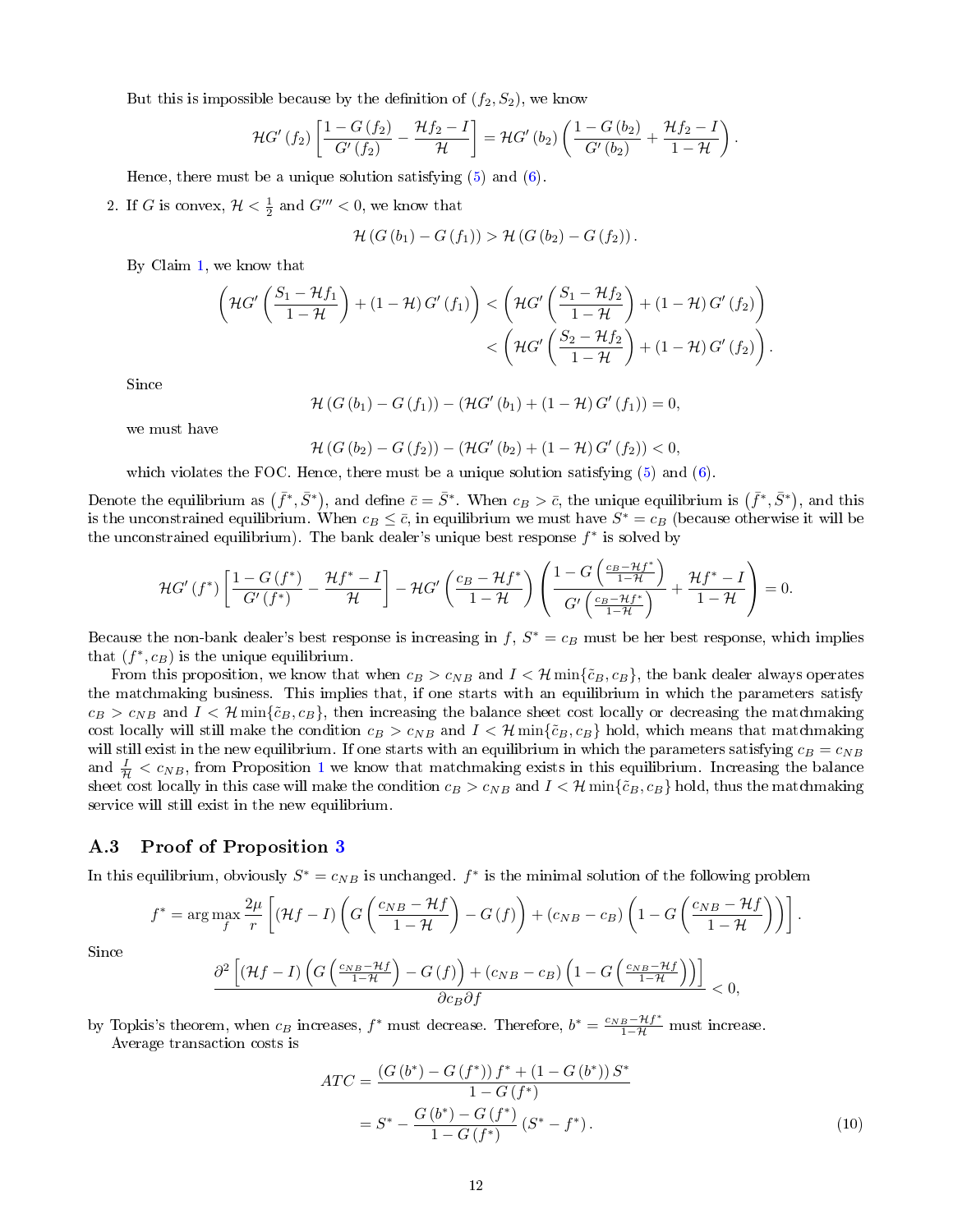When  $c_B$  increases, we know  $f^*$  decreases and  $b^*$  increases, thus

$$
\frac{G\left(b^{*}\right)-G\left(f^{*}\right)}{1-G\left(f^{*}\right)}=\frac{G\left(b^{*}\right)-G\left(f^{*}\right)}{1-G\left(b^{*}\right)+G\left(b^{*}\right)-G\left(f^{*}\right)}=\frac{1}{1+\frac{1-G\left(b^{*}\right)}{G\left(b^{*}\right)-G\left(f^{*}\right)}}
$$

increases. We also know that  $(S^* - f^*)$  increases, which means that  $ATC$  decreases.

Trading volume  $(1-G(f^*))$  must increase because  $f^*$  decreases. Matchmaking  $(G(b^*) - G(f^*))$  must increase because  $b^*$  increases, which also implies that market making  $(1-G(b^*))$  decreases.

Overall customer welfare is

$$
\pi_c = \int_{f^*}^{b^*} \mathcal{H}(x - f^*) dG(x) + \int_{b^*}^{\infty} (x - S^*) dG(x),
$$

$$
\frac{d\pi_c}{dc_B} = \int_{f^*}^{b^*} \mathcal{H} \frac{-df^*}{dc_B} dG(x) > 0.
$$

#### <span id="page-12-0"></span>A.4 Proof of Proposition [4](#page-2-4)

The equilibrium fee  $f^*$  can be found from  $\phi(f^*) = \frac{I}{\mathcal{H}}$ , so it is independent of  $c_B$ .  $b^*$  is the solution to  $\phi(b^*) = \frac{c_B - I}{1 - \mathcal{H}}$ , so  $b^*$  is increasing in  $c_B$ . Thus,  $S^* = (1 - \mathcal{H}) b^* + \tilde{\mathcal{H}} f^*$  is increasing in  $c_B$ . Average transaction costs is

$$
ATC = \frac{(G (b^*) - G (f^*)) f^* + (1 - G (b^*)) S^*}{1 - G (f^*)}
$$
  
= 
$$
\frac{(G (b^*) - G (f^*)) f^* + (1 - G (b^*)) (\mathcal{H} f^* + (1 - \mathcal{H}) b^*)}{1 - G (f^*)}.
$$

Then,

so

$$
\frac{dATC}{dc_B} = \frac{db^*}{dc_B} \cdot \frac{G'(b^*) f^* + (-G'(b^*)) (\mathcal{H}f^* + (1 - \mathcal{H})b^*) + (1 - G(b^*)) (1 - \mathcal{H})}{1 - G(f^*)}
$$
\n
$$
= \frac{db^*}{dc_B} \cdot \frac{G'(b^*)(1 - \mathcal{H})}{1 - G(f^*)} \left(f^* - b^* + \frac{1 - G(b^*)}{G'(b^*)}\right)
$$
\n
$$
= \frac{db^*}{dc_B} \cdot \frac{G'(b^*)(1 - \mathcal{H})}{1 - G(f^*)} \left(f^* - \frac{c_B - I}{1 - \mathcal{H}}\right).
$$

When  $c_B < (1 - H) f^* + I$ , average transaction costs are increasing in  $c_B$ ; when  $c_B \ge (1 - H) f^* + I$ , average transaction costs are decreasing in  $c_B$ .

Since  $f^*$  is unchanged and  $b^*$  increases, trading volume  $(1-G(f^*))$  must be unchanged. Matchmaking  $(G(b^*)-G(f^*))$ increases, and market making  $(1 - G(b^*))$  decreases.

Overall customer welfare is

$$
\pi_c = \frac{2\mu}{r} \left[ \int_{f^*}^{b^*} \mathcal{H}(x - f^*) dG(x) + \int_{b^*}^{\infty} (x - S^*) dG(x) \right],
$$

thus

$$
\frac{d\pi_{c}}{dc_{B}}=\frac{2\mu}{r}\int_{b^{*}}^{\infty}-\frac{dS^{*}}{dc_{B}}dG\left(x\right)<0.
$$

### <span id="page-12-1"></span>A.5 Proof of Proposition [5](#page-2-5)

When establishing the existence of an equilibrium in this case, we already imposed the following additional assumptions on  $G$ :

- $G(x)$  is a concave function, or
- $G(x)$  is a convex function, and  $\mathcal{H} < \frac{1}{2}$ ,  $G'''(x) < 0$  for all x.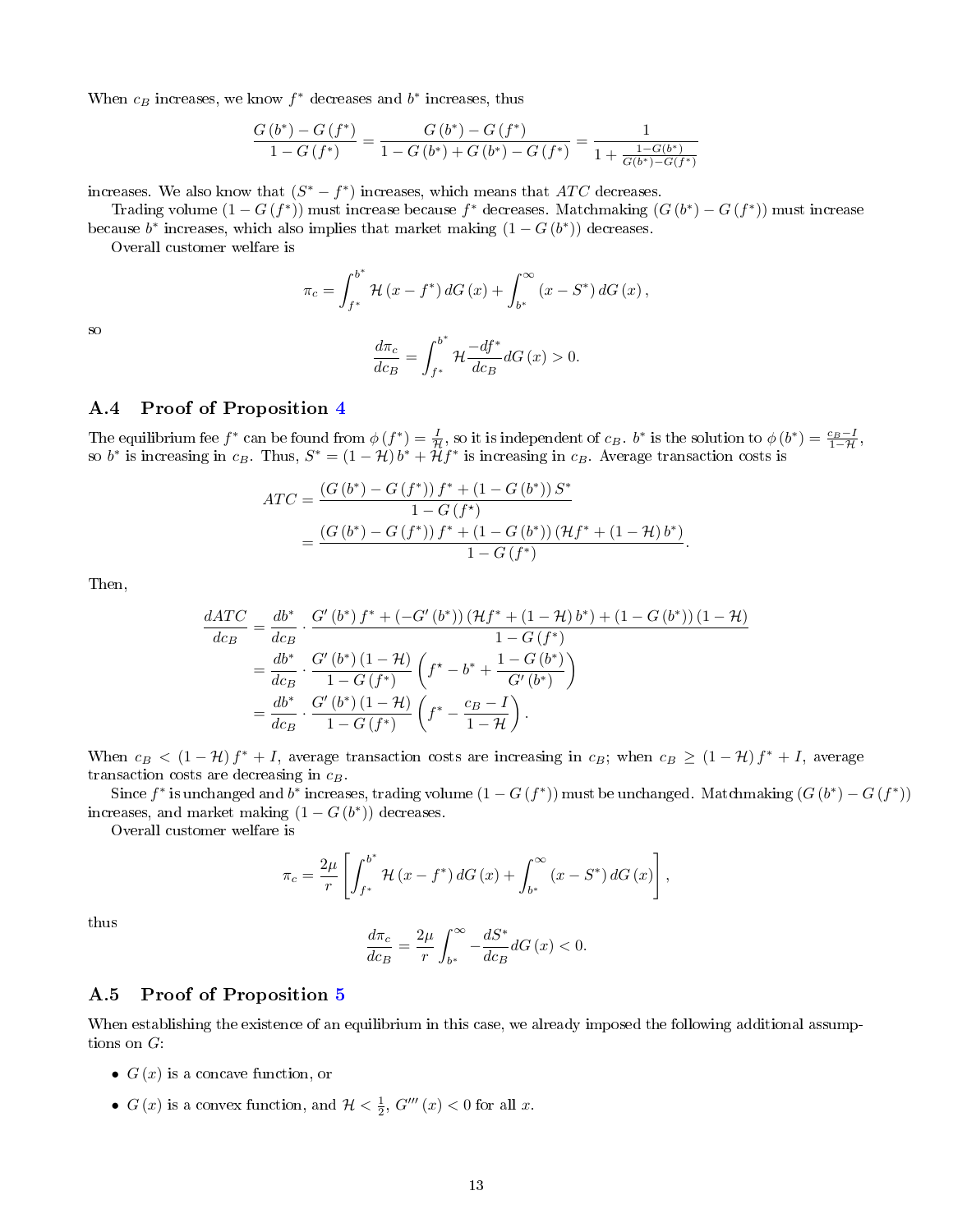In the constrained non-bank dealer equilibrium, the bank dealer's profit is

$$
\Pi_B = \frac{2\mu}{r} \left( \mathcal{H}f - I \right) \left( G \left( \frac{c_B - \mathcal{H}f}{1 - \mathcal{H}} \right) - G \left( f \right) \right).
$$

In equilibrium, we have

$$
\frac{\partial^2 \pi_B}{\partial f \partial c_B} = \frac{2\mu}{r} \frac{\mathcal{H}}{1-\mathcal{H}} \left( G' \left( b^* \right) - \frac{\mathcal{H}f^* - I}{1-\mathcal{H}} G'' \left( b^* \right) \right).
$$

When G is concave, it is clear that  $\frac{\partial^2 \pi_B}{\partial f \partial S} > 0$ . When G is convex, in equilibrium the FOC is satisfied:

$$
\mathcal{H}(G(b^*) - G(f^*)) + (\mathcal{H}f^* - I) \left( -\frac{\mathcal{H}}{1 - \mathcal{H}} G'(b^*) - G'(f^*) \right) = 0
$$
  

$$
\iff G(b^*) - G(f^*) = \frac{\mathcal{H}f^* - I}{\mathcal{H}(1 - \mathcal{H})} (\mathcal{H}G'(b^*) + (1 - \mathcal{H}) G'(f^*)).
$$

Since G is convex, we have  $G(b^*) - G(f^*) \le (b^* - f^*) G'(b^*)$ , thus

$$
\frac{\mathcal{H}f^* - I}{\mathcal{H}(1 - \mathcal{H})} (\mathcal{H}G'(b^*) + (1 - \mathcal{H})G'(f^*)) \le (b^* - f^*)G'(b^*)
$$
  

$$
\iff \left(f^* - \frac{I}{\mathcal{H}}\right) (\mathcal{H}G'(b^*) + (1 - \mathcal{H})G'(f^*)) \le (c_B - f^*)G'(b^*)
$$
  

$$
\iff \left(f^* - \frac{I}{\mathcal{H}}\right) (1 - \mathcal{H})G'(f^*) \le (c_B - f^* - (\mathcal{H}f^* - I))G'(b^*).
$$

This implies that  $c_B - f^* - (\mathcal{H}f^* - I) > 0$ . Moreover, when G' is concave, we have  $G''(b^*) \leq \frac{G'(b^*) - G'(f^*)}{b^* - f^*}$  $\frac{b^*-G'(f^*)}{b^*-f^*}<\frac{G'(b^*)}{b^*-f^*}$  $\frac{G(0)}{b^*-f^*}$ . Then,

$$
G'(b^*) - \frac{\mathcal{H}f^* - I}{1 - \mathcal{H}} G''(b^*) > G'(b^*) - \frac{\mathcal{H}f^* - I}{1 - \mathcal{H}} \frac{G'(b^*)}{b^* - f^*}
$$
  
=  $G'(b^*) \frac{c_B - f^* - (\mathcal{H}f^* - I)}{c_B - f^*}$   
> 0.

Hence, in both cases we have  $\frac{\partial^2 \pi_B}{\partial f \partial S}|_{f^*} > 0$ , and by Topkis's theorem  $f^*$  must be increasing in  $c_B$ . To consider the change in  $b^*$ ,

$$
\frac{\partial \Pi_B}{\partial f} = \frac{2\mu}{r} \left[ \mathcal{H} \left( G \left( b^* \right) - G \left( f^* \right) \right) + \left( \mathcal{H} f^* - I \right) \left( -\frac{\mathcal{H}}{1 - \mathcal{H}} G' \left( b^* \right) - G' \left( f^* \right) \right) \right]
$$
\n
$$
= \frac{2\mu}{r} \left[ \mathcal{H} G' \left( f \right) \left( \frac{1 - G \left( f \right)}{G' \left( f \right)} - f + \frac{I}{\mathcal{H}} \right) - \mathcal{H} \left( 1 - G \left( b \right) \right) - \left( \mathcal{H} f - I \right) \frac{\mathcal{H}}{1 - \mathcal{H}} G' \left( b \right) \right].
$$

The optimal solution  $f^*$  must satisfy  $f^* \in \left(\frac{I}{\mathcal{H}}, \phi^{-1}\left(\frac{I}{\mathcal{H}}\right)\right)$ . In the proof of the equilibrium existence, we already showed that  $\Pi_B(f)$  is unimodal in  $f^* \in \left(\frac{I}{H}, \phi^{-1}\left(\frac{I}{H}\right)\right)$  with the additional assumptions on G. This implies that if  $\frac{\partial \Pi_B}{\partial f}(x;c_B) < 0$ , then  $\frac{\partial \Pi_B}{\partial f}(f;c_B) < 0$  for all  $f \in (x, \phi^{-1}(\frac{I}{\mathcal{H}}))$ . Suppose when  $c_B = c_{B1}$ , the equilibrium is  $f^* = f_1$ . When  $c_B$  increases to  $c_{B2}$ , denote the equilibrium as  $f_2$ . Suppose f increases to  $\tilde{f}_2$  in this case such that

$$
b_1 = \frac{c_{B1} - \mathcal{H}f_1}{1 - \mathcal{H}} = \frac{c_{B2} - \mathcal{H}\tilde{f}_2}{1 - \mathcal{H}}.
$$

Then,

$$
\frac{\partial \Pi_B}{\partial f} \left( \tilde{f}_2; c_{B2} \right) = \frac{2\mu}{r} \left[ \mathcal{H}G' \left( \tilde{f}_2 \right) \left( \frac{1 - G \left( \tilde{f}_2 \right)}{G' \left( \tilde{f}_2 \right)} - \tilde{f}_2 + \frac{I}{\mathcal{H}} \right) - \mathcal{H} \left( 1 - G \left( b_1 \right) \right) - \left( \mathcal{H} \tilde{f}_2 - I \right) \frac{\mathcal{H}}{1 - \mathcal{H}} G' \left( b_1 \right) \right].
$$

The optimality of  $f_1$  implies

$$
\frac{\partial \Pi_B}{\partial f}(f_1; c_{B1}) = \frac{2\mu}{r} \left[ \mathcal{H}G'(f_1) \left( \frac{1 - G(f_1)}{G'(f_1)} - f_1 + \frac{I}{\mathcal{H}} \right) - \mathcal{H}(1 - G(b_1)) - (\mathcal{H}f_1 - I) \frac{\mathcal{H}}{1 - \mathcal{H}} G'(b_1) \right] = 0.
$$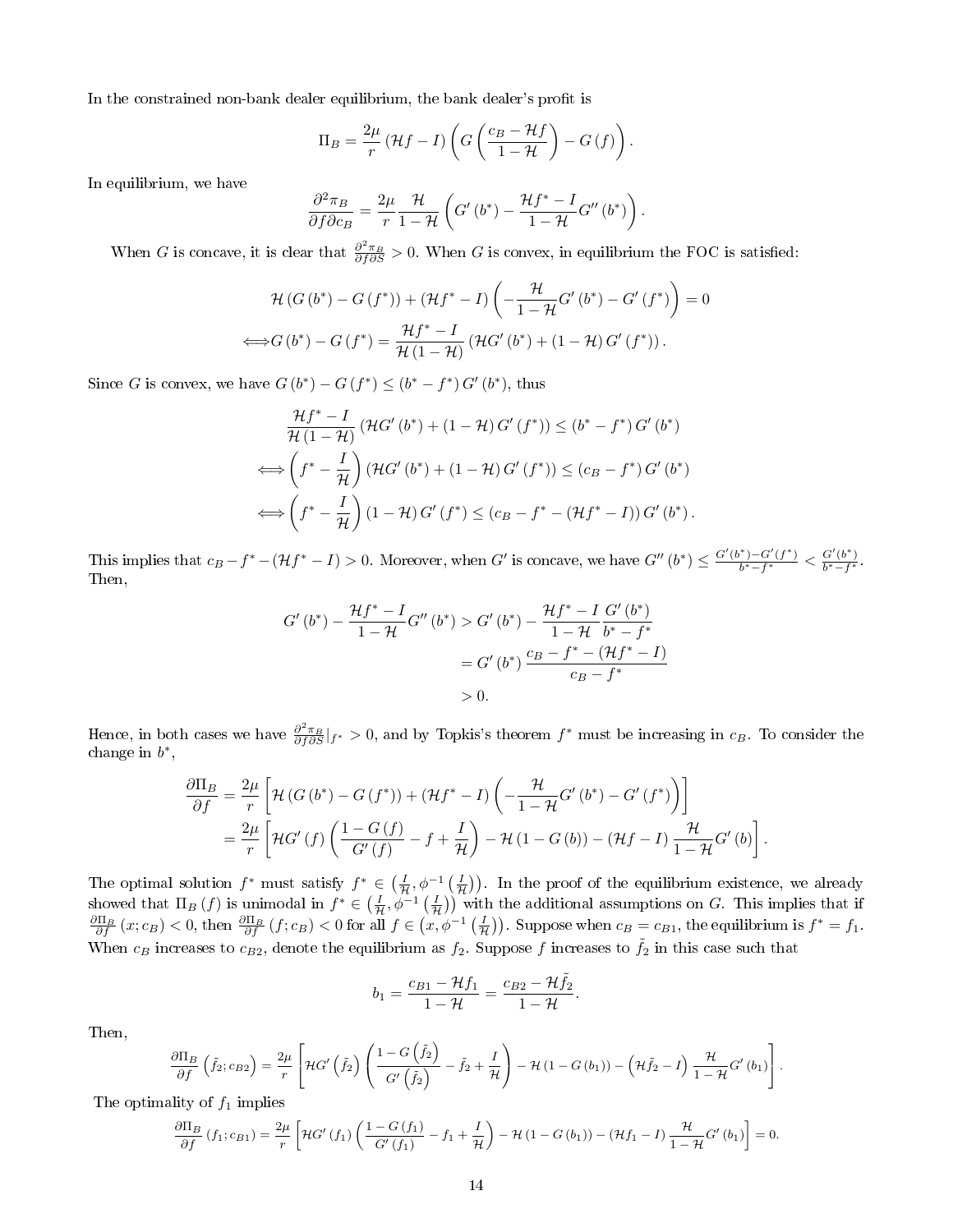If G is concave, it is straightforward to show that  $\frac{\partial \Pi_B}{\partial f}(\tilde{f}_2;c_{B2}) < \frac{\partial \Pi_B}{\partial f}(f_1;c_{B1}) = 0$ , so  $\frac{\partial \Pi_B}{\partial f}(f;c_{B2}) < 0$  for all  $f \in \left(\tilde{f}_2, \phi^{-1}\left(\frac{I}{\mathcal{H}}\right)\right)$ , and we must have  $f_2 < \tilde{f}_2$ , which implies that  $b_2 = \frac{c_{B2} - \mathcal{H}f_2}{1 - \mathcal{H}} > b_1$ . Similarly, if  $\vec{G}$  is convex

$$
\frac{\partial \Pi_B}{\partial f} \left( \tilde{f}_2; c_{B2} \right) = \frac{2\mu}{r} \left[ \mathcal{H} \left( 1 - G \left( \tilde{f}_2 \right) - \left( \tilde{f}_2 - \frac{I}{\mathcal{H}} \right) G' \left( \tilde{f}_2 \right) \right) - \mathcal{H} \left( 1 - G \left( b_1 \right) \right) - \left( \mathcal{H} \tilde{f}_2 - I \right) \frac{\mathcal{H}}{1 - \mathcal{H}} G' \left( b_1 \right) \right].
$$

We know that

$$
\frac{\partial \Pi_B}{\partial f}(f_1; c_{B1}) = \frac{2\mu}{r} \left[ \mathcal{H} \left( 1 - G(f_1) - \left( f_1 - \frac{I}{\mathcal{H}} \right) G'(f_1) \right) - \mathcal{H} \left( 1 - G(b_1) \right) - (\mathcal{H} f_1 - I) \frac{\mathcal{H}}{1 - \mathcal{H}} G'(b_1) \right] = 0.
$$

Besides, when  $f_1$  increases (and we keep  $b_1$  unchanged),  $1-G(f_1)-(f_1-\frac{I}{\mathcal{H}})$   $G'$   $(f_1)$  must be decreasing when  $f_1 \ge$  $\frac{I}{H}$ . Therefore, the RHS of the above expression is decreasing in  $f_1$ , which implies  $\frac{\partial \Pi_B}{\partial f}(\tilde{f_2}; c_{B2}) < \frac{\partial \Pi_B}{\partial f}(f_1; c_{B1}) = 0$ , so  $\frac{\partial \Pi_B}{\partial f}(f;c_{B2}) < 0$  for all  $f \in (\tilde{f}_2, \phi^{-1}(\frac{I}{\mathcal{H}}))$ . We therefore must have  $f_2 < \tilde{f}_2$  and as a result also  $b_2 = \frac{c_{B2} - \mathcal{H}f_2}{1 - \mathcal{H}} >$  $b_1$ . Hence, we can conclude that  $b^*$  is increasing in  $c_B$ .

From the above analysis we can show that trading volume  $(1-G(f^*))$  is decreasing in  $c_B$  and market making  $(1 - G(b^*))$  is decreasing in  $c_B$ .

Overall customer welfare is

$$
\pi_c = \int_{f^*}^{b^*} \mathcal{H}(x - f^*) dG(x) + \int_{b^*}^{\infty} (x - S^*) dG(x).
$$

Hence,

$$
\frac{d\pi_c}{dc_B} = \int_{f^*}^{b^*} \mathcal{H}\left(-\frac{df^*}{dc_B}\right) dG\left(x\right) + \int_{b^*}^{\infty} \left(-\frac{dS^*}{dx}\right) dG\left(x\right) < 0.
$$

# <span id="page-14-0"></span>A.6 Proof of Proposition [6](#page-3-2)

When I decreases, it is clear that  $S^*$  is unchanged in both the constrained bank dealer equilibrium and the constrained non-bank dealer equilibrium.

In the constrained bank dealer equilibrium,  $f^*$  is the minimal solution (by our equilibrium refinement) of

$$
f^* = \arg \max_{f} \frac{2\mu}{r} \left[ (\mathcal{H}f - I) \left( G \left( \frac{c_{NB} - \mathcal{H}f}{1 - \mathcal{H}} \right) - G \left( f \right) \right) + (c_{NB} - c_B) \left( 1 - G \left( \frac{c_{NB} - \mathcal{H}f}{1 - \mathcal{H}} \right) \right) \right].
$$

It is straightforward to show that

$$
\frac{\partial^2 \left[ \left(\mathcal{H}f - I \right) \left( G \left( \frac{c_{NB} - \mathcal{H}f}{1 - \mathcal{H}} \right) - G \left( f \right) \right) + \left( c_{NB} - c_B \right) \left( 1 - G \left( \frac{c_{NB} - \mathcal{H}f}{1 - \mathcal{H}} \right) \right) \right]}{\partial I \partial f} > 0,
$$

and therefore

$$
\frac{df^*}{dI}>0.
$$

Hence, when  $I$  decreases,  $f^*$  decreases as well.

In the constrained non-bank dealer equilibrium,  $f^*$  is solved by

$$
f^* = \arg \max_{f} (\mathcal{H}f - I) \left( G \left( \frac{c_B - \mathcal{H}f}{1 - \mathcal{H}} \right) - G \left( f \right) \right).
$$

It is clear that the objective function has an increasing difference in  $(I, f)$ . Hence, when I decreases,  $f^*$  decreases as well.

Therefore, in both cases we have that  $b^*$  increases because  $f^*$  decreases and  $S^*$  is unchanged. Thus,  $G(f^*)$ decreases,  $G(b^*) - G(f^*)$  increases, and  $1 - G(b^*)$  decreases.

Average transaction costs is

$$
ATC = \frac{(G(b^*) - G(f^*)) f^* + (1 - G(b^*)) S^*}{1 - G(f^*)}
$$
  
=  $S^* - \frac{G(b^*) - G(f^*)}{1 - G(f^*)} (S^* - f^*).$  (11)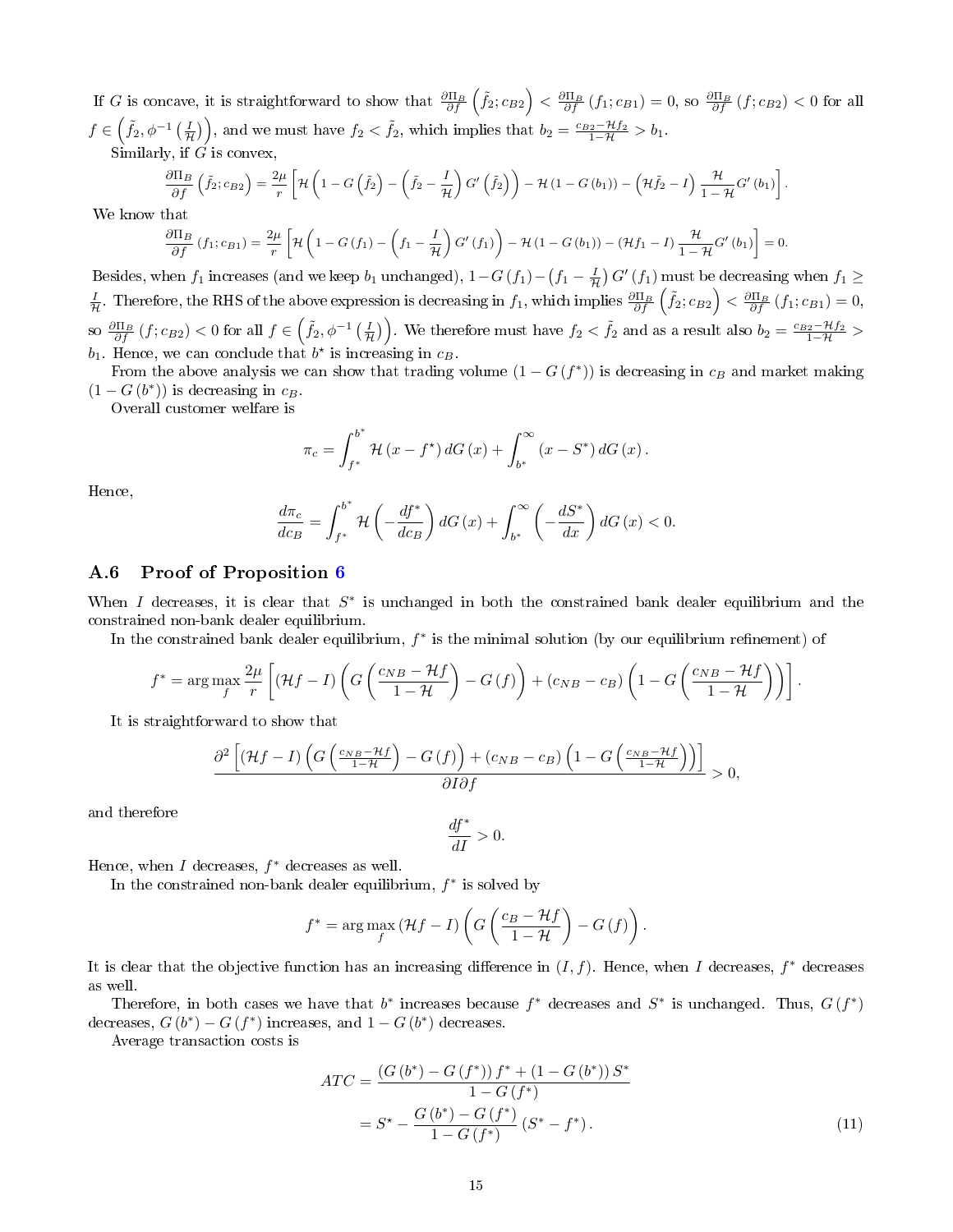When I decreases, we know that  $f^*$  decreases and  $b^*$  increases, thus

$$
\frac{G\left(b^{*}\right)-G\left(f^{*}\right)}{1-G\left(f^{*}\right)}=\frac{G\left(b^{*}\right)-G\left(f^{*}\right)}{1-G\left(b^{*}\right)+G\left(b^{*}\right)-G\left(f^{*}\right)}=\frac{1}{1+\frac{1-G\left(b^{*}\right)}{G\left(b^{*}\right)-G\left(f^{*}\right)}}
$$

increases. We also know that  $(S^* - f^*)$  increases. Hence, ATC decreases.

Overall customer welfare is

$$
\pi_c = \frac{2\mu}{r} \left[ \int_{f^*}^{b^*} \mathcal{H}(x - f^*) dG(x) + \int_{b^*}^{\infty} (x - S^*) dG(x) \right],
$$

We can obtain

$$
\frac{d\pi_c}{dI} \propto \int_{f^*}^{b^*} \mathcal{H}\left(-\frac{df^*}{dI}\right) dG\left(x\right) < 0.
$$

Hence, when I decreases, overall customer welfare increases.

# <span id="page-15-0"></span>A.7 Proof of Proposition [7](#page-3-3)

In the unconstrained bank dealer equilibrium, the equilibrium  $(S^*, f^*, b^*)$  is solved using the following conditions:

$$
\frac{1 - G(f^*)}{G'(f^*)} - f^* + \frac{I}{\mathcal{H}} = 0,
$$
  

$$
\frac{1 - G(b^*)}{G'(b^*)} - b^* + \frac{c_B - I}{1 - \mathcal{H}} = 0;
$$
  

$$
S^* = \mathcal{H}f^* + (1 - \mathcal{H})b^*.
$$

Recall that

$$
\phi(x) = x - \frac{1 - G(x)}{G'(x)} = x - \zeta(x)
$$

is increasing in  $x$ . From the above equilibrium conditions we have

<span id="page-15-1"></span>
$$
\frac{1}{\mathcal{H}} = \phi'(f^*) \frac{df^*}{dI},\tag{12}
$$

<span id="page-15-2"></span>
$$
\frac{1}{1 - \mathcal{H}} = \phi'(b^*) \left( -\frac{db^*}{dI} \right),
$$
  
\n
$$
\frac{dS^*}{dI} = \mathcal{H} \frac{df^*}{dI} + (1 - \mathcal{H}) \frac{db^*}{dI}.
$$
\n(13)

Therefore,  $\frac{df^*}{dI} > 0$  and  $-\frac{db^*}{dI} > 0$ . Then, when I decreases,  $f^*$  decreases and  $b^*$  increases. It is also straightforward to show that

$$
\frac{dS^*}{dI} = \mathcal{H}\frac{df^*}{dI} + (1 - \mathcal{H})\frac{db^*}{dI}
$$

$$
= \frac{1}{\phi'(f^*)} - \frac{1}{\phi'(b^*)}.
$$

If  $\phi'(\cdot)$  is an increasing function, i.e.,  $\zeta$  is concave, then  $\frac{1}{\phi'(f^*)} - \frac{1}{\phi'(b^*)} \geq 0$ , thus  $S^*$  decreases when I decreases. Similarly, when  $\zeta$  is convex, we can show that  $S^*$  increases when I decreases.

From our results on  $f^*$  and  $b^*$ , we know that trading volume  $(1-G(f^*))$  increases, matchmaking  $(G(b^*)-G(f^*))$ increases, and market making  $(1 - G(b^*))$  decreases.

Overall customer welfare is

$$
\pi_c = \frac{2\mu}{r} \left[ \int_{f^*}^{b^*} \mathcal{H}(x - f^*) dG(x) + \int_{b^*}^{\infty} (x - S^*) dG(x) \right].
$$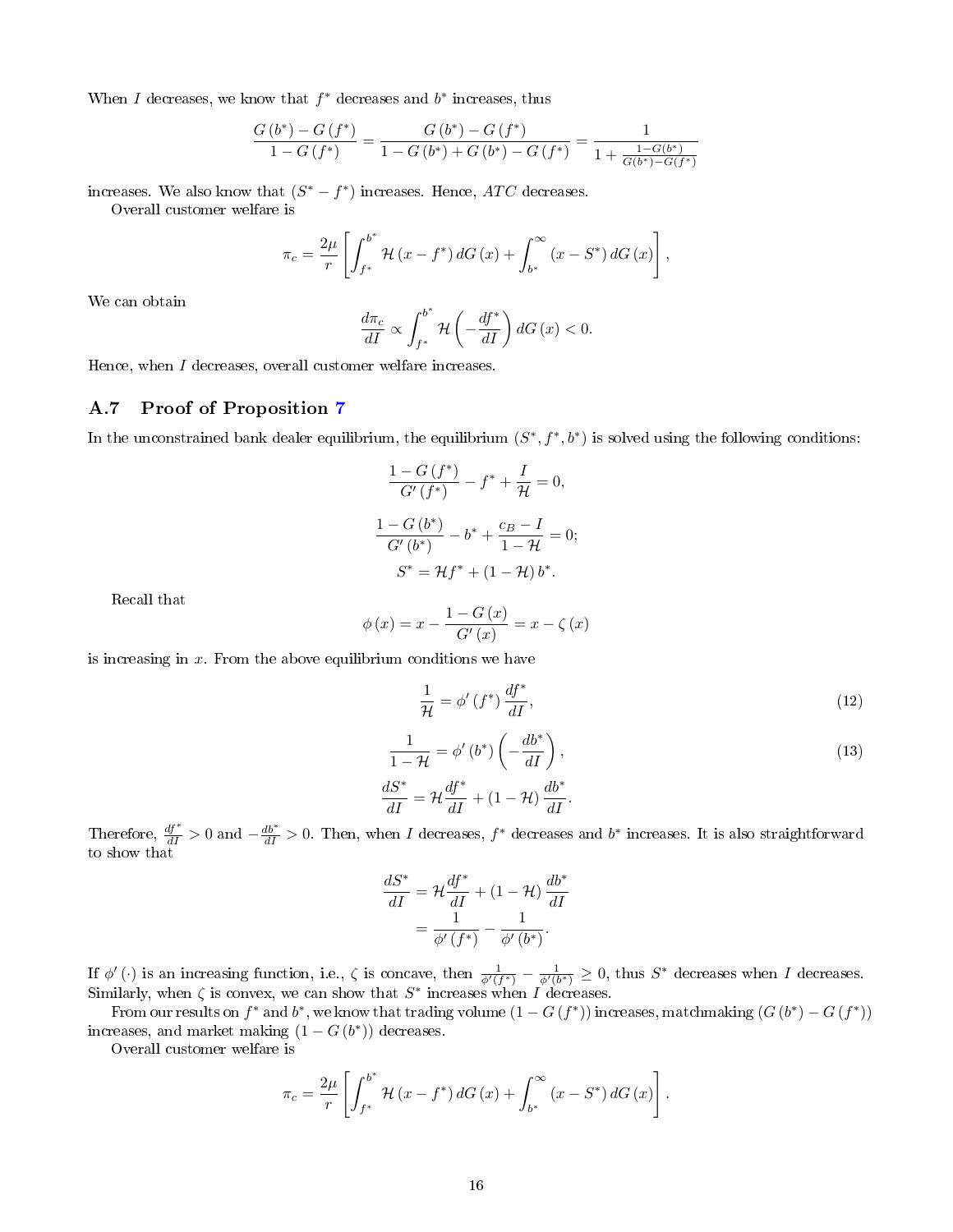Then,

$$
\frac{d\pi_c}{dI} = \frac{2\mu}{r} \left[ \int_{f^*}^{b^*} \mathcal{H} \left( -\frac{df^*}{dI} \right) dG \left( x \right) + \int_{b^*}^{\infty} \left( -\frac{dS^*}{dI} \right) dG \left( x \right) \right]
$$
\n
$$
= \frac{2\mu}{r} \left[ -\mathcal{H} \frac{df^*}{dI} \left( G \left( b^* \right) - G \left( f^* \right) \right) - (1 - G \left( b^* \right)) \frac{dS^*}{dI} \right]
$$
\n
$$
= \frac{2\mu}{r} \left[ -\mathcal{H} \frac{df^*}{dI} \left( G \left( b^* \right) - G \left( f^* \right) \right) - (1 - G \left( b^* \right)) \left( \mathcal{H} \frac{df^*}{dI} + (1 - \mathcal{H}) \frac{db^*}{dI} \right) \right]
$$
\n
$$
= \frac{2\mu}{r} \left[ -\mathcal{H} \frac{df^*}{dI} \left( 1 - G \left( f^* \right) \right) - (1 - G \left( b^* \right) \right) \left( 1 - \mathcal{H} \right) \frac{db^*}{dI} \right]
$$

Thus,

$$
\frac{d\pi_c}{dI} \le 0 \Longleftrightarrow -\mathcal{H} \frac{df^*}{dI} \left(1 - G\left(f^*\right)\right) - \left(1 - G\left(b^*\right)\right) \left(1 - \mathcal{H}\right) \frac{db^*}{dI} \le 0
$$
\n
$$
\Longleftrightarrow \left(1 - G\left(b^*\right)\right) \left(1 - \mathcal{H}\right) \left(-\frac{db^*}{dI}\right) \le \mathcal{H} \frac{df^*}{dI} \left(1 - G\left(f^*\right)\right)
$$
\n
$$
\Longleftrightarrow \frac{\left(1 - \mathcal{H}\right) \left(-\frac{db^*}{dI}\right)}{\mathcal{H} \frac{df^*}{dI}} \le \frac{1 - G\left(f^*\right)}{1 - G\left(b^*\right)}.
$$

Substituting  $(12)$  and  $(13)$  into the above equation, we get

$$
\frac{d\pi_c}{dI} \le 0 \Longleftrightarrow \frac{\phi'(f^*)}{\phi'(b^*)} \le \frac{1 - G(f^*)}{1 - G(b^*)}
$$

$$
\Longleftrightarrow \frac{\phi'(f^*)}{1 - G(f^*)} \le \frac{\phi'(b^*)}{1 - G(b^*)}.
$$

When  $\zeta(x)$  is concave,  $\phi(x) = x - \zeta(x)$  must be convex, thus  $\phi'(x)$  is increasing in x. As a result,  $\frac{\phi'(x)}{1 - G(x)}$  must be increasing in x. We know that in equilibrium  $f^* < b^*$ , so we must have

$$
\frac{\phi'\left(f^*\right)}{1-G\left(f^*\right)} < \frac{\phi'\left(b^*\right)}{1-G\left(b^*\right)}.
$$

This implies  $\frac{d\pi_c}{dI} < 0$ . Therefore, if  $\zeta$  is concave, when I decreases, overall customer welfare,  $\pi_c$ , increases. If  $\zeta$  is convex, when  $I$  decreases, the change in overall customer welfare is ambiguous.

### <span id="page-16-0"></span>A.8 Proof of Proposition [8](#page-3-4)

We just need to show that  $V(c_2 - dc) > V(c_2)$  for any  $0 < c_2 < c_{NB}$ , and  $dc \ll 1$ . Let

$$
\left(\begin{array}{c} S_2\\ f_2 \end{array}\right) = \left(\begin{array}{c} S^* \left(c_2\right)\\ f^* \left(c_2\right) \end{array}\right), V_2 = V \left(c_2\right);
$$

and

$$
\begin{pmatrix} S_1 \\ f_1 \end{pmatrix} = \begin{pmatrix} S^*(c_2 - dc) \\ f^*(c_2 - dc) \end{pmatrix}, V_1 = V(c_2 - dc).
$$

The bank dealer's zero profit condition implies  $S_2 < c_2$ . Let  $dc < c_2 - S_2$ .

Starting with  $c_B = c_2$ , consider the case in which  $c_B$  decreases from  $c_2$  to  $c_2 - dc$ . If the bank dealer still chooses the strategy  $(S_2, f_2)$ , the zero profit condition will be violated and the bank dealer's profit will be positive. Suppose the bank dealer keeps  $f = f_2$  unchanged, and decreases the spread S. When  $S = f_2$ , it is clear that the bank dealer's profit will be negative. By the mean value theorem, there exists  $S'_1 \in (f_2, S_2)$ , such that the bank dealer's profit is zero. Overall customer welfare under  $(f_2, S_1')$  is strictly higher than that under  $(f_2, S_2)$ , because all prices weakly decrease. Besides, the price menu  $(f_2, S'_1)$  satisfies the zero profit condition with cost  $c_B = c_2 - dc$ . By definition of  $V(c_2 - dc)$ , overall customer welfare under  $(f_2, S'_1)$  is weakly lower than  $V(c_2 - dc)$ . This implies

$$
V(c_2 - dc) > V(c_2).
$$